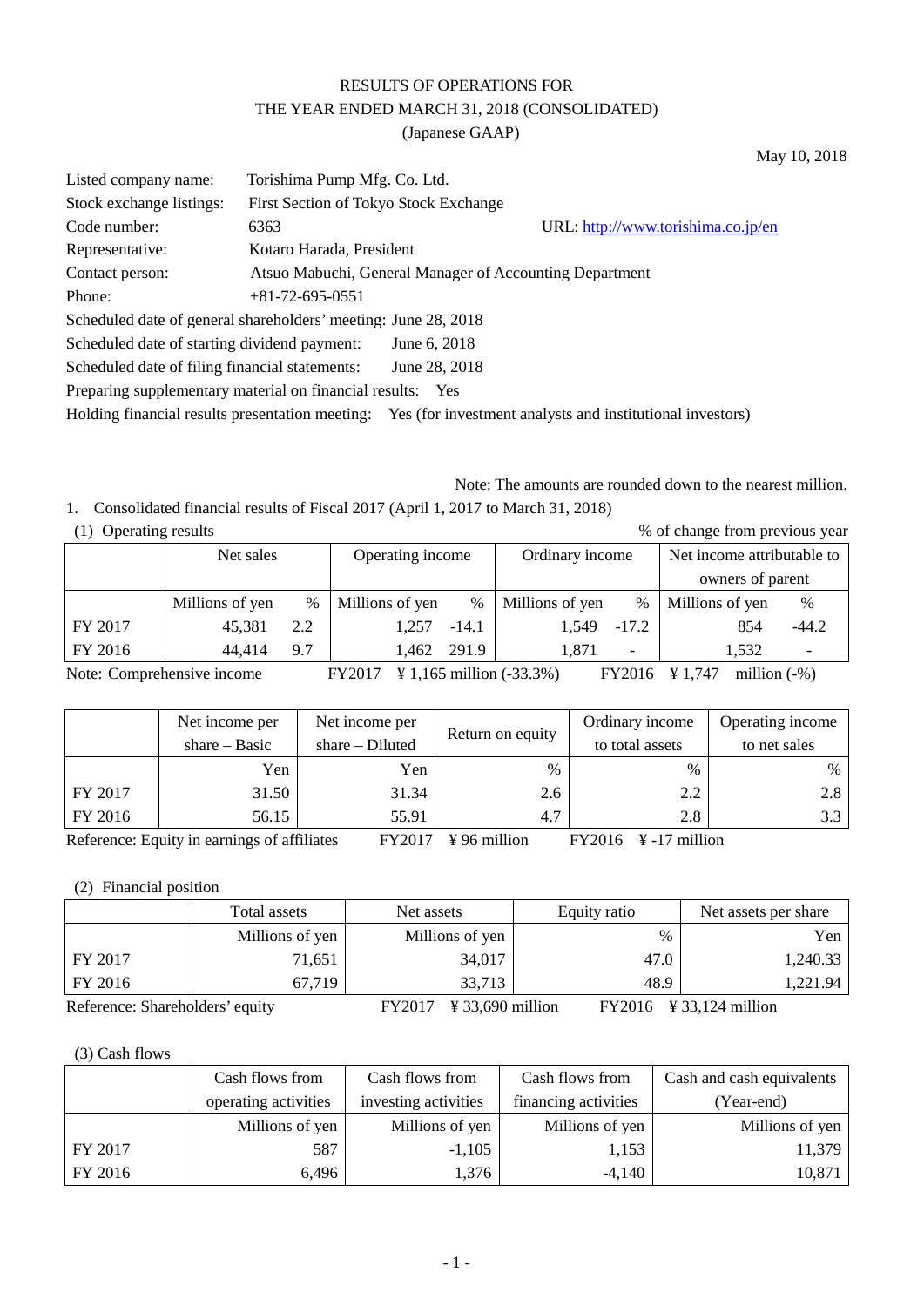## 2. Dividends

|            |                          |      |                          | Dividends per share |        | Dividends total | Dividend       | Dividends to   |              |            |
|------------|--------------------------|------|--------------------------|---------------------|--------|-----------------|----------------|----------------|--------------|------------|
|            | 1Q                       | 2Q   | 3Q                       |                     |        |                 |                | (Annual)       | payout ratio | net assets |
|            | End                      | End  | End                      | Year-end            | Annual |                 | (Consolidated) | (Consolidated) |              |            |
|            | Yen                      | Yen  | Yen                      | Yen                 | Yen    | Millions of Yen | $\%$           | %              |              |            |
| FY 2016    | $\overline{\phantom{0}}$ | 9.00 | $\overline{\phantom{0}}$ | 9.00                | 18.00  | 491             | 32.1           | 1.4            |              |            |
| FY 2017    |                          | 9.00 |                          | 9.00                | 18.00  | 491             | 57.5           | 1.4            |              |            |
| FY 2018    |                          | 9.00 | $\overline{\phantom{0}}$ | 9.00                | 18.00  |                 | 32.8           |                |              |            |
| (Forecast) |                          |      |                          |                     |        |                 |                |                |              |            |

## 3. Forecast for the Fiscal 2018 (April 1, 2018 to March 31, 2019) % of change from same period last year

|        | Net sales          |      | Operating income   |      | Ordinary income    |      | Net income attributable<br>to owners of parent |      | Net income<br>per share |
|--------|--------------------|------|--------------------|------|--------------------|------|------------------------------------------------|------|-------------------------|
|        | Millions of<br>yen | $\%$ | Millions of<br>yen | $\%$ | Millions of<br>ven | $\%$ | Millions of<br>ven                             | $\%$ | Yen                     |
| Annual | 46,000             | . 4  | 59.1<br>2,000      |      | 2.000              | 29.1 | ,400<br>63.7                                   |      | 51.26                   |

The company tracks business results on an annual basis and therefore will not disclose consolidated forecast for the first half of the fiscal year.

## 4. Others

- (1) Changes in significant subsidiaries during this fiscal year: No New: - Excluded: -
- (2) Changes in accounting policies applied, procedures and disclosures for presenting consolidated financial statements
	- ① Changes of accounting policies applied due to revisions of accounting standards: No
	- ② Changes of accounting policies other than the above: No
	- ③ Changes in accounting estimates: No
	- ④ Retrospective restatement: No

#### (3) Number of shares outstanding (Common stock)

- ① Number of shares outstanding at period end (including treasury stock) (FY 2017) 29,889,079 (FY 2016) 29,889,079
- ② Number of treasury stocks at period end (FY 2017) 2,726,906 (FY 2016) 2,781,139
- ③ Weighted-average number of shares outstanding over the period (FY 2017) 27,134,901 (FY 2016) 27,291,908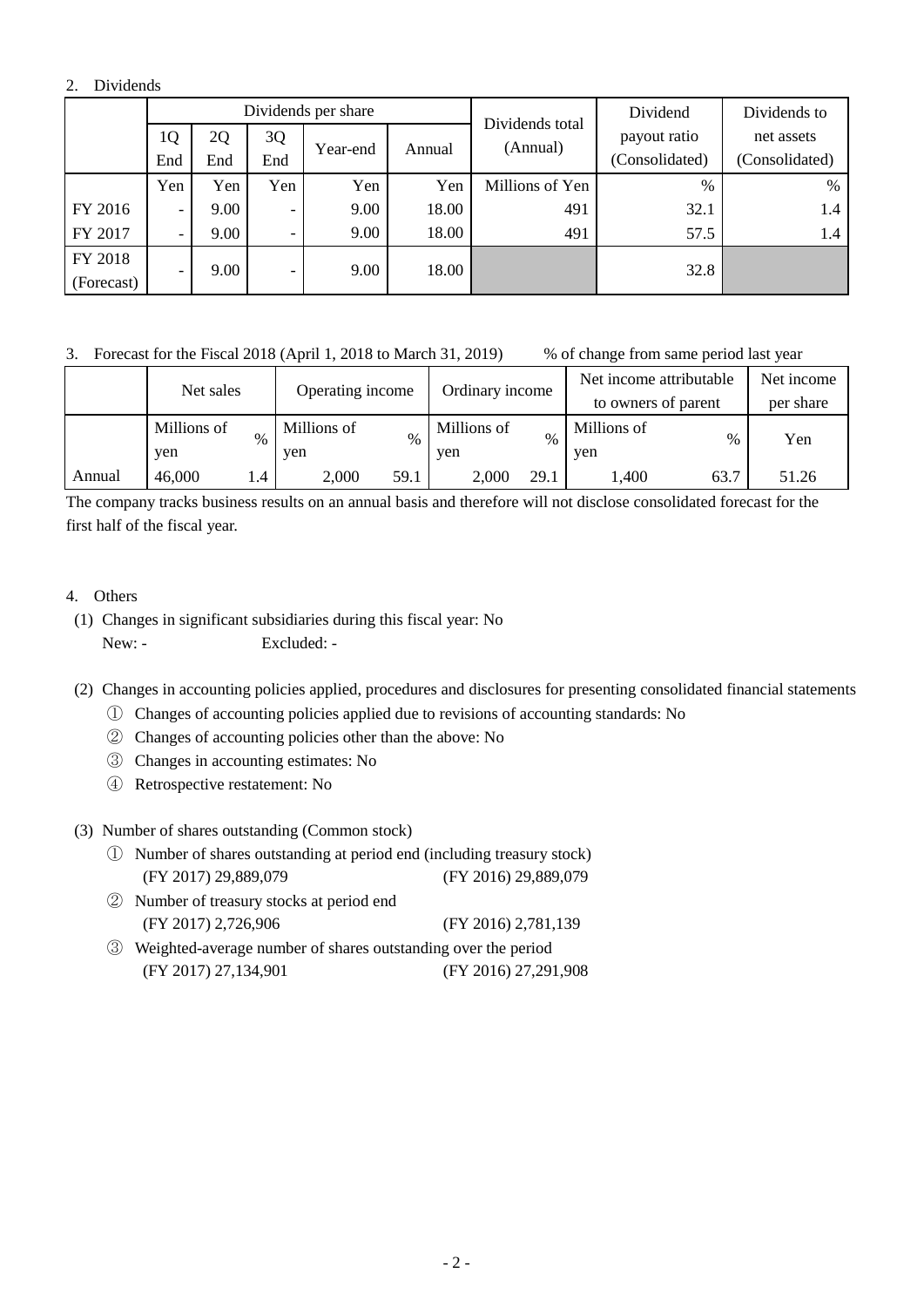Reference: Unconsolidated financial results of Fiscal 2017 (April 1, 2017 to March 31, 2018) (1) Operating results  $\%$  of change from previous year

|         | Net sales       |      | Operating income |      | Ordinary income |         | Net income      |         |
|---------|-----------------|------|------------------|------|-----------------|---------|-----------------|---------|
|         | Millions of yen | $\%$ | Millions of yen  | $\%$ | Millions of yen | $\%$    | Millions of yen | $\%$    |
| FY 2017 | 37,008          | 2.4  | 441              | 49.1 | 762             | $-45.8$ | 183             | $-39.2$ |
| FY 2016 | 36,130          | 15.3 | 295              |      | l.407           |         | 301             |         |

|         | Net income per share - Basic | Net income per share - Diluted |
|---------|------------------------------|--------------------------------|
|         | Yen                          | Yen                            |
| FY 2017 | 6.75                         | $6.7^{\circ}$                  |
| FY 2016 | 11 03                        | 10 99                          |

#### (2) Financial position

|         | Total assets    | Net assets<br>Equity ratio |      | Net assets per share |
|---------|-----------------|----------------------------|------|----------------------|
|         | Millions of yen | Millions of yen            | $\%$ | Yen                  |
| FY 2017 | 61,704          | 27,820                     | 44.9 | 1,024.22             |
| FY 2016 | 58,122          | 27,769                     | 47.6 | 1,020.00             |

Reference: Shareholders' equity FY 2017 \frac{27,677 million FY 2016 \frac{27,650 million

\* These financial results are not subject to audit procedures.

\* Explanations for adequate utilization of the forecast, and other note Forecast shown above is prepared based on information available as of the issuing date of this report and assumptions that we consider as reasonable, and therefore the actual results may differ from these forecasted figures due to various unknown factors.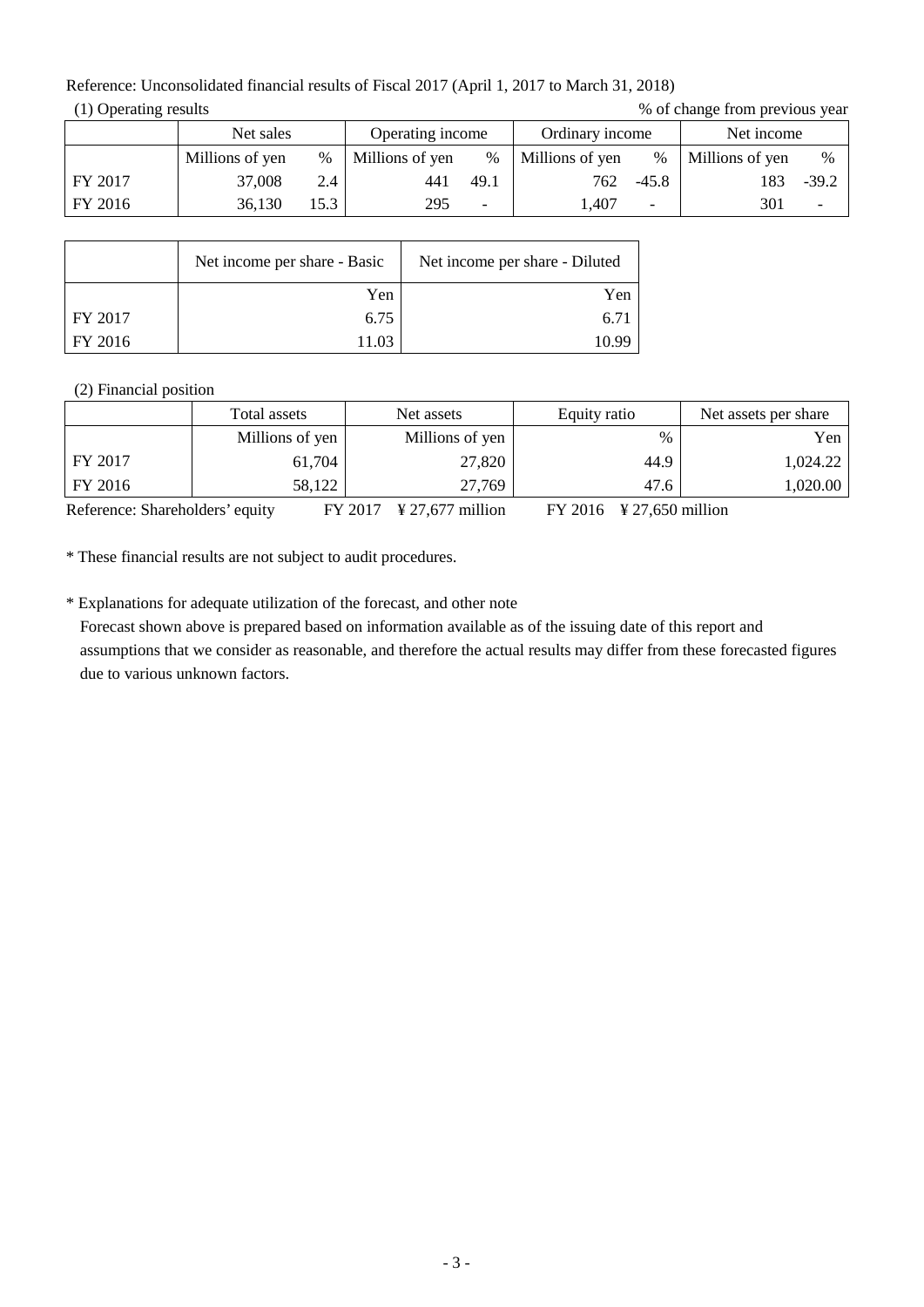## Contents

| 1. | Operations results                |  |  |  |  |  |  |  |
|----|-----------------------------------|--|--|--|--|--|--|--|
|    |                                   |  |  |  |  |  |  |  |
|    |                                   |  |  |  |  |  |  |  |
|    |                                   |  |  |  |  |  |  |  |
| 2. |                                   |  |  |  |  |  |  |  |
| 3. |                                   |  |  |  |  |  |  |  |
| 4. | Consolidated financial statements |  |  |  |  |  |  |  |
|    |                                   |  |  |  |  |  |  |  |
|    | (2)                               |  |  |  |  |  |  |  |
|    |                                   |  |  |  |  |  |  |  |
|    |                                   |  |  |  |  |  |  |  |
|    | (4)                               |  |  |  |  |  |  |  |
|    |                                   |  |  |  |  |  |  |  |
| 5. | Individual financial statements   |  |  |  |  |  |  |  |
|    |                                   |  |  |  |  |  |  |  |
|    | (2)                               |  |  |  |  |  |  |  |
|    |                                   |  |  |  |  |  |  |  |
| 6. | <b>Additional information</b>     |  |  |  |  |  |  |  |
|    |                                   |  |  |  |  |  |  |  |
|    |                                   |  |  |  |  |  |  |  |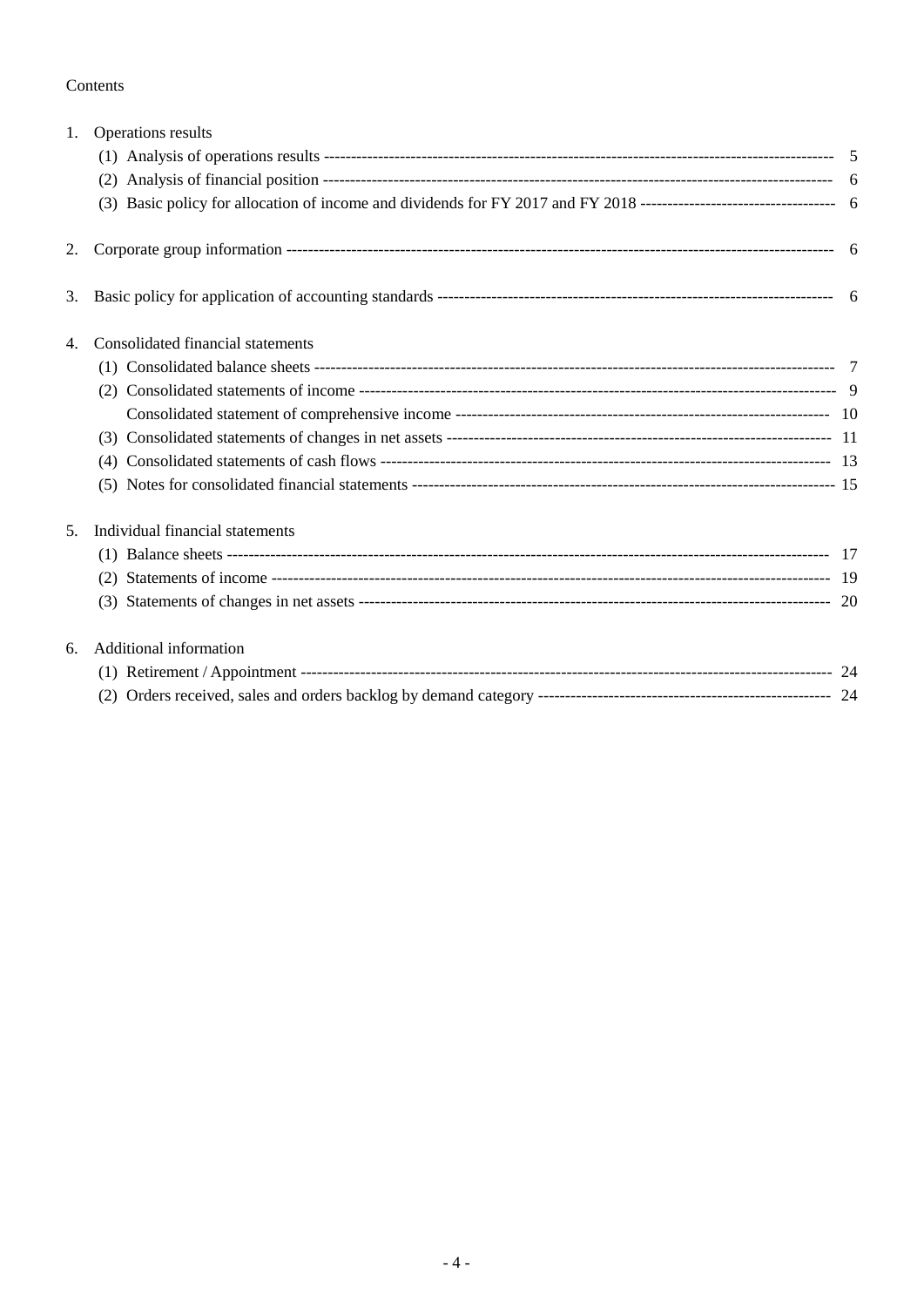# 1. Operations results

# (1) Analysis of operations results

- Orders received, sales and orders backlog by demand category

| FY2017<br>(Millions of yen) |                 |        |           |        |                |        |  |
|-----------------------------|-----------------|--------|-----------|--------|----------------|--------|--|
|                             | Orders received |        | Net sales |        | Orders backlog |        |  |
| Domestic public             | 13,914          | 32.9%  | 16,621    | 36.6%  | 12,082         | 26.7%  |  |
| Domestic private            | 8,914           | 21.1%  | 8,436     | 18.6%  | 5,729          | 12.6%  |  |
| Overseas                    | 19,403          | 46.0%  | 20,322    | 44.8%  | 27.516         | 60.7%  |  |
| Total                       | 42,233          | 100.0% | 45,381    | 100.0% | 45,328         | 100.0% |  |

FY2016 (Millions of yen)

|                  | Orders received |        |        | Net sales | Orders backlog |        |  |
|------------------|-----------------|--------|--------|-----------|----------------|--------|--|
| Domestic public  | 15,913          | 36.6%  | 13,832 | 31.2%     | 14,788         | 30.5%  |  |
| Domestic private | 7,973           | 18.3%  | 8,320  | 18.7%     | 5.251          | 10.8%  |  |
| Overseas         | 19,595          | 45.1%  | 22,261 | 50.1%     | 28,436         | 58.7%  |  |
| Total            | 43,483          | 100.0% | 44,414 | 100.0%    | 48,476         | 100.0% |  |

Operating income on a consolidated basis in FY2017 amounted to ¥1,257 million (operating income in the previous fiscal year amounted to ¥1,462 million). Orders received increased and gross profit margin improved. However, administrative expenses increased. In addition, about ¥900 million recorded for provision for loss on construction contracts selling, general because extra expense occurred due to prolonged Middle East projects.

Ordinary income amounted to ¥1,549 million (ordinary income in the previous fiscal year amounted to ¥1,871 million). This was influenced by share of profit of entities accounted for using equity method of ¥96 million as non-operating income.

Net income attributable to owners of parent was ¥854 million (net income attributable to owners of parent in the previous fiscal year was ¥1,532 million). This was influenced by loss on valuation of shares of subsidiaries and associates of ¥104 million as extraordinary loss.

- Forecast for FY2018 and medium-term business plan

The new three-year medium-term business plan that began to implement in FY2017 was formulated as follows.

| New Medium-term business plan from FY2017 to FY2019<br>(Millions of yen) |        |        |                     |                     |                     |                     |  |
|--------------------------------------------------------------------------|--------|--------|---------------------|---------------------|---------------------|---------------------|--|
|                                                                          | FY2017 |        |                     | FY2018              | FY2019              |                     |  |
|                                                                          | Plan   | Actual | <b>Initial Plan</b> | <b>Revised Plan</b> | <b>Initial Plan</b> | <b>Revised Plan</b> |  |
| Order received                                                           | 44,000 | 42,233 | 46,000              | 45,000              | 50,000              | 46,000              |  |
| Net sales                                                                | 44,500 | 45,381 | 45,500              | 46,000              | 46,500              | 46,000              |  |
| Operating income                                                         | 2,000  | 1,257  | 2,500               | 2,000               | 3,000               | 2,500               |  |
| Ordinary income                                                          | 2,500  | 1,549  | 3,000               | 2,000               | 3,500               | 2,500               |  |
| Net income attributable<br>to owners of parent                           | 1,800  | 854    | 2,000               | 1,400               | 2,500               | 1,800               |  |

Note: These forecasts do not reflect International Financial Reporting Standards (IFRS).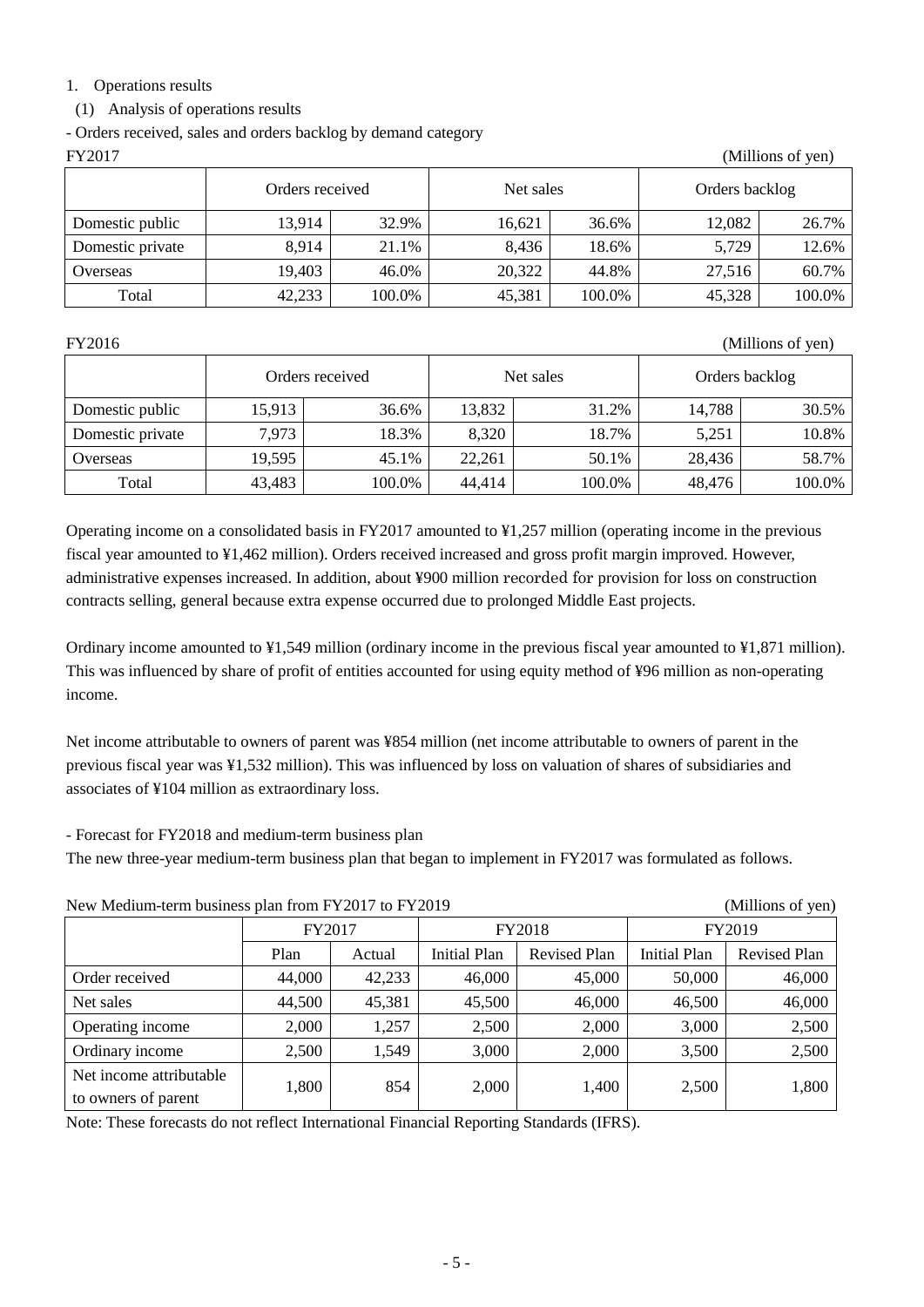## (2) Analysis of financial position

#### Recent trends in cash flow indicators

|                                  | <b>FY2015</b>    | FY2016           | FY2017           |  |
|----------------------------------|------------------|------------------|------------------|--|
|                                  | (March 31, 2016) | (March 31, 2017) | (March 31, 2018) |  |
| Equity ratio $(\%)$              | 48.7             | 48.9             |                  |  |
| Equity ratio at market value (%) | 41.3             | 43.8             | 37.7             |  |
| Debut to cash flow ratio (year)  | 3.3              | 2.0              | 26.0             |  |
| Interest coverage ratio (times)  | 28.4             | 52.4             | 4.9              |  |

Note: Equity ratio: Shareholders' equity / Total assets

Equity ratio at market value: Stock market capitalization / Total assets

Debut to cash flow ratio: Interest-bearing debt / Operating cash flow

Interest coverage ratio: Operating cash flow / Interest expenses

- All indicators in the table above were computed with consolidated financial data.

- Stock market capitalization was computed on the basis of the number of outstanding shares without treasury stock.

- Operating cash flow is used for cash flow.

- Interest bearing debt indicates all debt paying interest among liabilities recorded in consolidated balance sheets.

#### (3) Basic policy for allocation of income and dividends for FY 2017 and FY 2018

The basic policy of the group is to pay stable dividends to shareholders. Taking account of the future needs to make investments for future growth, the group aims to maintain a dividend payout ratio of 30%.

Regarding retained earnings, the group aims to invest these funds effectively for financing new growth, including the development of technologies and products for responding to future advances in the sophistication of pumping as well as related equipment and software. The group also uses retained earnings for the maintenance of existing pumping stations and plants, for the development of more-efficient production facilities, and for expanding the scope of its business portfolio to environmental businesses that will help to conserve the global environment.

For FY 2017, the group paid a regular interim dividend of ¥9 per share. In paying its fiscal year-end dividend, the group emphasizes providing a return to shareholders and is planning to pay a dividend of ¥9 per share. Thus, the dividend for the full fiscal year, including interim and fiscal year-end dividends, will be ¥18 per share. For FY2018, the group is planning to also pay a dividend for the full year of ¥18 per share.

#### 2. Corporate group information

There has been no material change in information regarding business lines of the group (the Company and its affiliated companies) and no change in major affiliated companies during this fiscal year.

3. Basic policy for application of accounting standards

Although the group operates globally, all overseas subsidiaries are unlisted company and there is no plan to procure funds overseas. Therefore, we adopt Japan's standard for the time being. However, we are considering adopting International Financial Reporting Standards (IFRS), referring to the trend of adopting IFRS and stakeholders.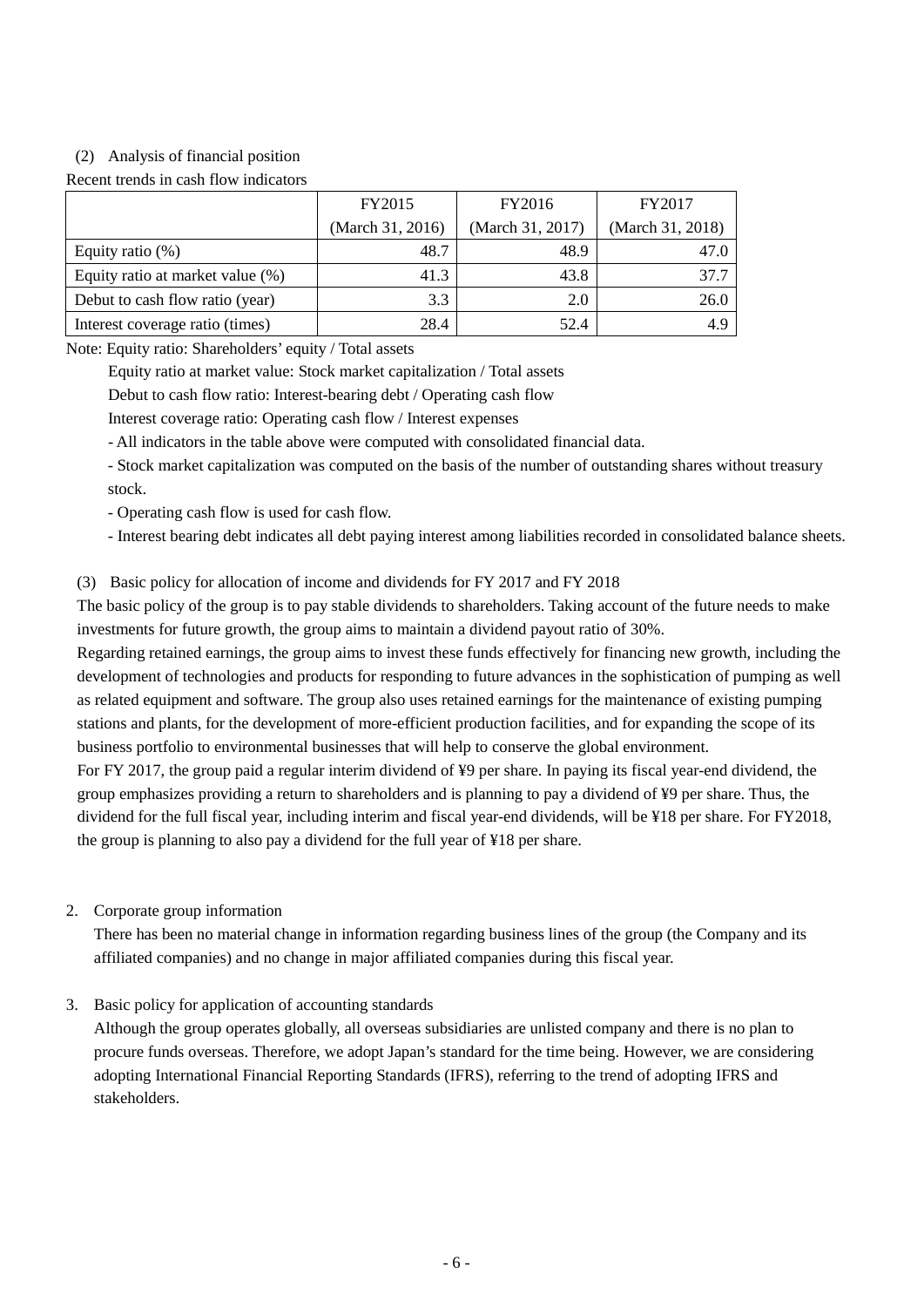# 4. Consolidated financial statements

# (1) Consolidated balance sheets

|                                        |                  | (Millions of yen) |
|----------------------------------------|------------------|-------------------|
|                                        | FY 2016          | FY 2017           |
|                                        | (March 31, 2017) | (March 31, 2018)  |
| Assets                                 |                  |                   |
| Current assets                         |                  |                   |
| Cash and deposits                      | 10,930           | 11,474            |
| Notes and accounts receivable - trade  | 23,667           | 26,784            |
| Merchandise and finished goods         | 273              | 228               |
| Work in process                        | 6,885            | 7,639             |
| Raw materials and supplies             | 1,837            | 1,663             |
| Advance payments - trade               | 417              | 661               |
| Deferred tax assets                    | 655              | 511               |
| Other                                  | 1,024            | 946               |
| Allowance for doubtful accounts        | $-371$           | $-841$            |
| Total current assets                   | 45,318           | 49,067            |
| Non-current assets                     |                  |                   |
| Property, plant and equipment          |                  |                   |
| <b>Buildings and structures</b>        | 10,141           | 10,084            |
| Accumulated depreciation               | $-5,929$         | $-6,215$          |
| Buildings and structures, net          | 4,212            | 3,869             |
| Machinery, equipment and vehicles      | 10,617           | 10,772            |
| Accumulated depreciation               | $-8,109$         | $-8,387$          |
| Machinery, equipment and vehicles, net | 2,507            | 2,384             |
| Tools, furniture and fixtures          | 2,497            | 2,718             |
| Accumulated depreciation               | $-2,184$         | $-2,371$          |
| Tools, furniture and fixtures, net     | 313              | 346               |
| Land                                   | 2,499            | 2,490             |
| Leased assets                          | 644              | 715               |
| Accumulated depreciation               | $-311$           | $-277$            |
| Leased assets, net                     | 333              | 437               |
| Construction in progress               | 71               | 102               |
| Total property, plant and equipment    | 9,937            | 9,631             |
| Intangible assets                      | 1,784            | 1,416             |
| Investments and other assets           |                  |                   |
| Investment securities                  | 9,922            | 10,497            |
| Long-term loans receivable             | 358              | 349               |
| Net defined benefit asset              | 375              | 597               |
| Deferred tax assets                    | 53               | 55                |
| Other                                  | 532              | 561               |
| Allowance for doubtful accounts        | $-562$           | $-523$            |
| Total investments and other assets     | 10,679           | 11,536            |
| Total non-current assets               | 22,401           | 22,583            |
| Total assets                           | 67,719           | 71,651            |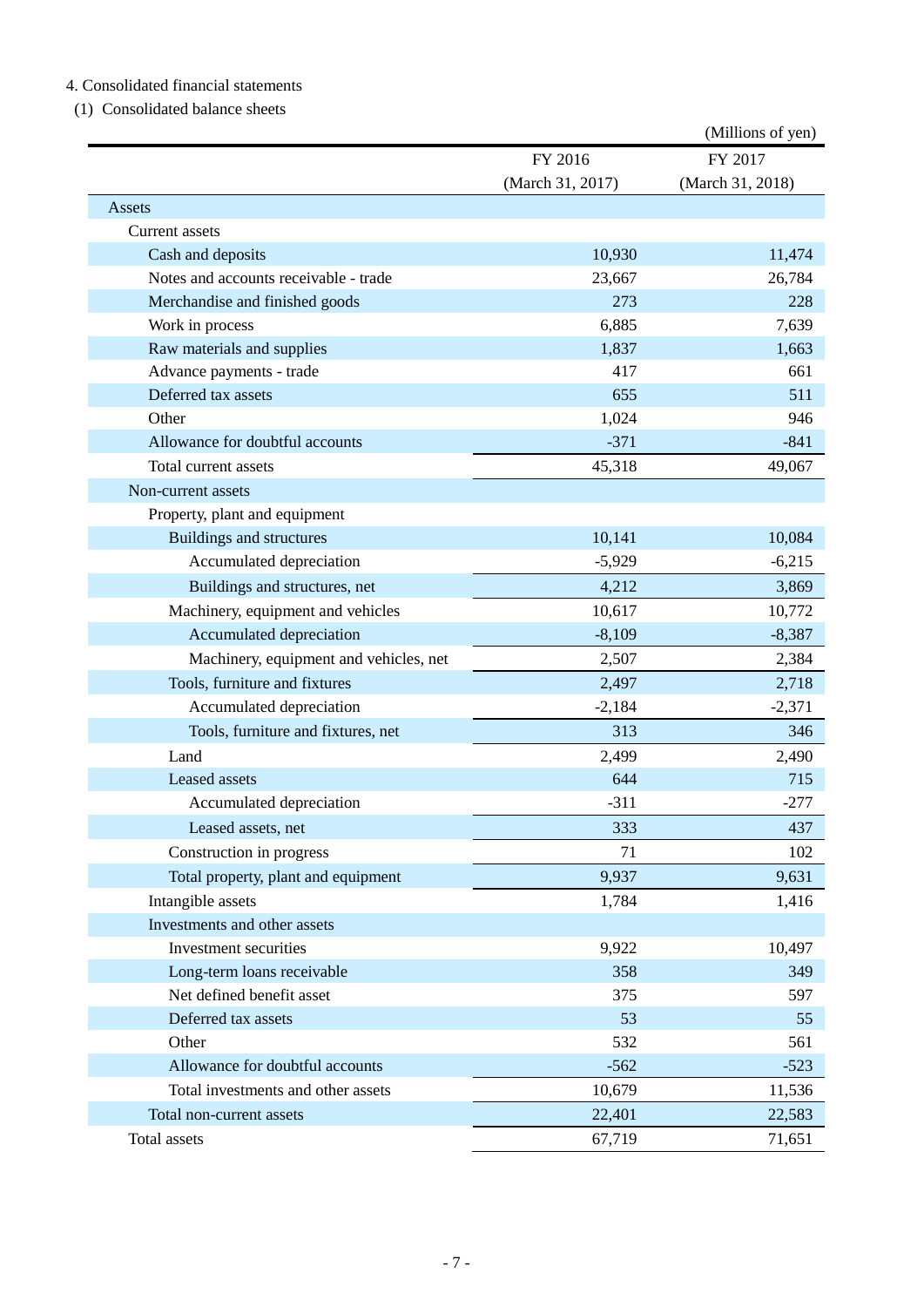|                                              |                  | (Millions of yen) |
|----------------------------------------------|------------------|-------------------|
|                                              | FY 2016          | FY 2017           |
|                                              | (March 31, 2017) | (March 31, 2018)  |
| Liabilities                                  |                  |                   |
| <b>Current liabilities</b>                   |                  |                   |
| Notes and accounts payable - trade           | 9,457            | 10,998            |
| Short-term loans payable                     | 7,453            | 4,196             |
| Income taxes payable                         | 337              | 379               |
| Advances received                            | 4,381            | 3,091             |
| Provision for bonuses                        | 771              | 856               |
| Provision for product warranties             | 847              | 722               |
| Provision for loss on construction contracts | 957              | 1,635             |
| Other                                        | 1,994            | 2,250             |
| Total current liabilities                    | 26,200           | 24,130            |
| Non-current liabilities                      |                  |                   |
| Long-term loans payable                      | 5,668            | 11,095            |
| Deferred tax liabilities                     | 1,221            | 1,408             |
| Provision for directors' retirement benefits | 16               | 19                |
| Net defined benefit liability                | 320              | 300               |
| Other                                        | 578              | 679               |
| Total non-current liabilities                | 7,805            | 13,504            |
| <b>Total liabilities</b>                     | 34,006           | 37,634            |
| Net assets                                   |                  |                   |
| Shareholders' equity                         |                  |                   |
| Capital stock                                | 1,592            | 1,592             |
| Capital surplus                              | 7,769            | 7,604             |
| Retained earnings                            | 22,774           | 23,138            |
| Treasury shares                              | $-1,904$         | $-1,841$          |
| Total shareholders' equity                   | 30,233           | 30,494            |
| Accumulated other comprehensive income       |                  |                   |
| Valuation difference on available-for-sale   |                  |                   |
| securities                                   | 1,832            | 2,039             |
| Deferred gains or losses on hedges           | 6                | 72                |
| Foreign currency translation adjustment      | 743              | 621               |
| Remeasurements of defined benefit plans      | 307              | 461               |
| Total accumulated other comprehensive income | 2,891            | 3,196             |
| Share acquisition rights                     | 118              | 142               |
| Non-controlling interests                    | 470              | 184               |
| Total net assets                             | 33,713           | 34,017            |
| Total liabilities and net assets             | 67,719           | 71,651            |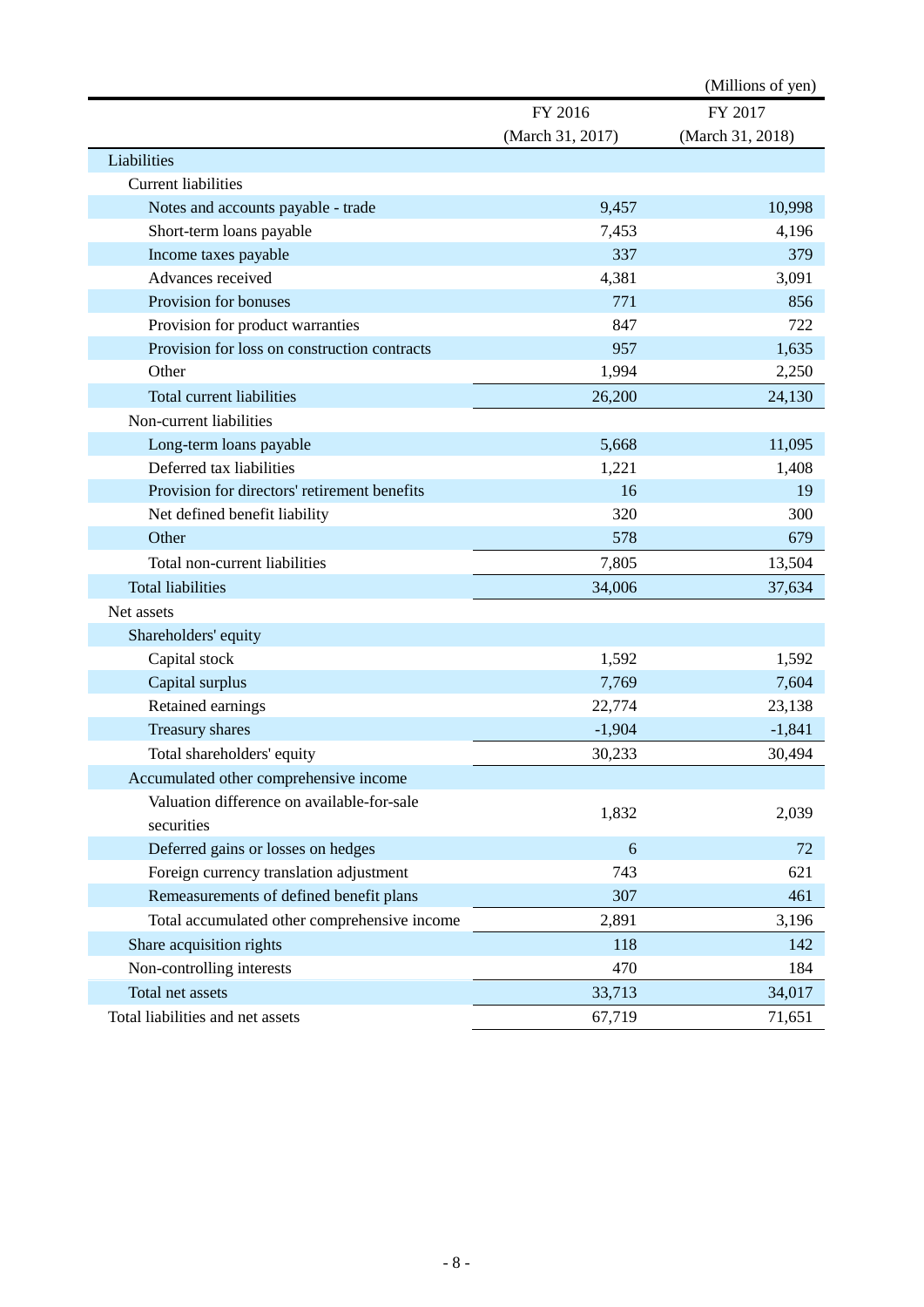# (2) Consolidated statements of (comprehensive) income

(Consolidated statements of income)

|                                                                |                   | (Millions of yen) |
|----------------------------------------------------------------|-------------------|-------------------|
|                                                                | FY 2016           | FY 2017           |
|                                                                | (April 1, 2016 to | (April 1, 2017 to |
|                                                                | March 31, 2017)   | March 31, 2018)   |
| Net sales                                                      | 44,414            | 45,381            |
| Cost of sales                                                  | 33,876            | 34,426            |
| Gross profit                                                   | 10,538            | 10,954            |
| Selling, general and administrative expenses                   | 9,075             | 9,697             |
| Operating profit                                               | 1,462             | 1,257             |
| Non-operating income                                           |                   |                   |
| Interest income                                                | 38                | 25                |
| Dividend income                                                | 299               | 242               |
| Gain on redemption of investment securities                    | 126               |                   |
| Share of profit of entities accounted for using                |                   |                   |
| equity method                                                  |                   | 96                |
| Rent income                                                    | 145               | 143               |
| Other                                                          | 153               | 169               |
| Total non-operating income                                     | 762               | 676               |
| Non-operating expenses                                         |                   |                   |
| Interest expenses                                              | 123               | 120               |
| Share of loss of entities accounted for using equity<br>method | 17                |                   |
| Commission for syndicate loan                                  | 3                 | 67                |
| Foreign exchange losses                                        |                   | 94                |
| Provision of allowance for doubtful accounts                   | 133               |                   |
| Other                                                          | 76                | 103               |
| Total non-operating expenses                                   | 354               | 384               |
| Ordinary profit                                                | 1,871             | 1,549             |
| <b>Extraordinary income</b>                                    |                   |                   |
| Gain on sales of shares of subsidiaries and                    |                   |                   |
| associates                                                     | 168               |                   |
| Total extraordinary income                                     | 168               |                   |
| <b>Extraordinary losses</b>                                    |                   |                   |
| Loss on valuation of shares of subsidiaries and                |                   |                   |
| associates                                                     | 103               | 104               |
| Total extraordinary losses                                     | 103               | 104               |
| Profit before income taxes                                     | 1,936             | 1,444             |
| Income taxes - current                                         | 336               | 385               |
| Income taxes - deferred                                        | $-59$             | 183               |
| Total income taxes                                             | 277               | 569               |
| Profit                                                         | 1,659             | 875               |
| Profit attributable to non-controlling interests               | 126               | 20                |
| Profit attributable to owners of parent                        | 1,532             | 854               |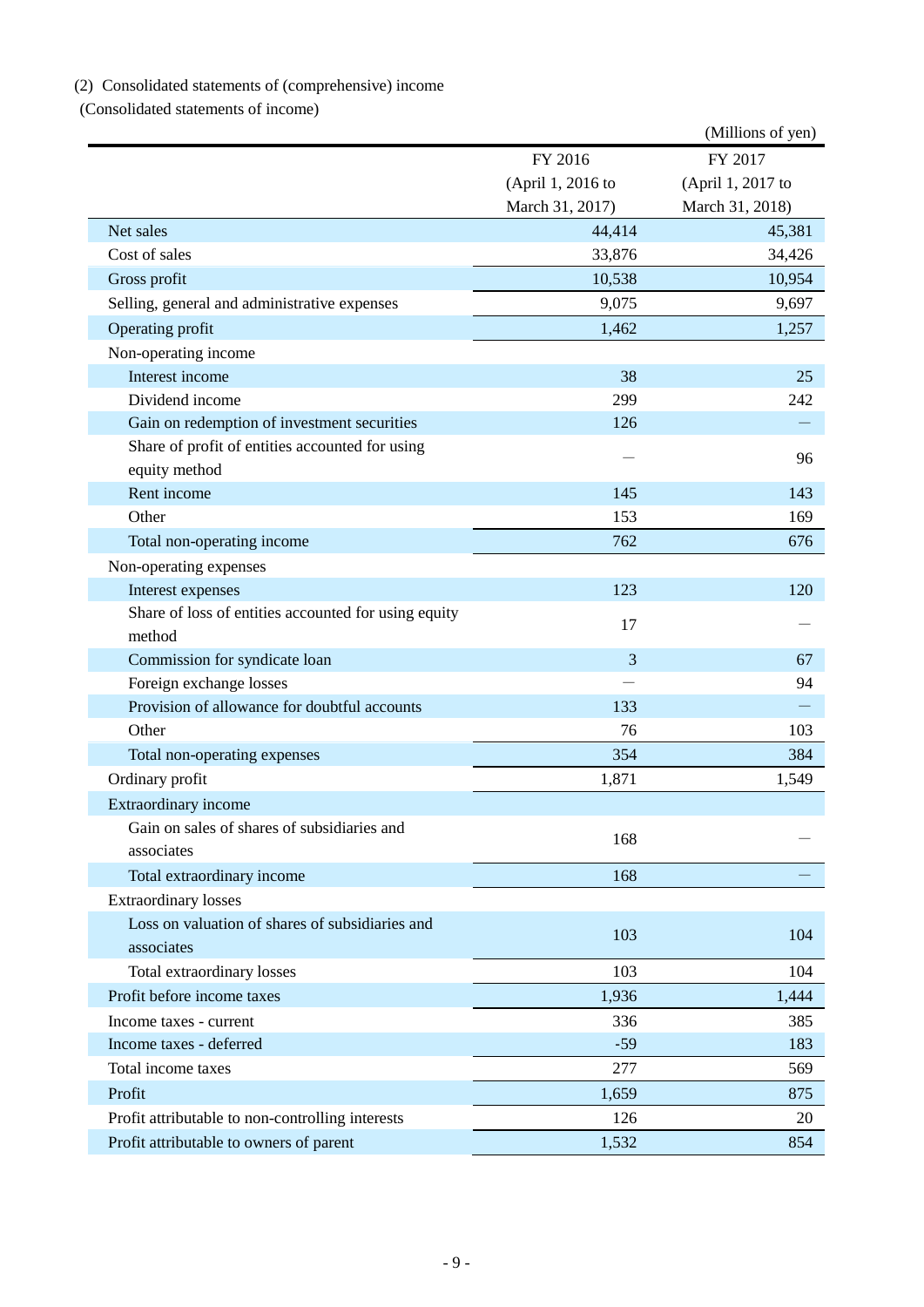# (Consolidated statements of comprehensive income)

|                                                                   |                   | (Millions of yen) |
|-------------------------------------------------------------------|-------------------|-------------------|
|                                                                   | FY 2016           | FY 2017           |
|                                                                   | (April 1, 2016 to | (April 1, 2017 to |
|                                                                   | March 31, 2017)   | March 31, 2018)   |
| Profit                                                            | 1,659             | 875               |
| Other comprehensive income                                        |                   |                   |
| Valuation difference on available-for-sale securities             | 1,032             | 206               |
| Deferred gains or losses on hedges                                | $-234$            | 65                |
| Foreign currency translation adjustment                           | $-822$            | $-140$            |
| Remeasurements of defined benefit plans, net of tax               | 117               | 153               |
| Share of other comprehensive income of entities                   | $-3$              | 3                 |
| accounted for using equity method                                 |                   |                   |
| Total other comprehensive income                                  | 88                | 290               |
| Comprehensive income                                              | 1,747             | 1,165             |
| Comprehensive income attributable to                              |                   |                   |
| Comprehensive income attributable to owners of parent             | 1,667             | 1,160             |
| Comprehensive income attributable to non-controlling<br>interests | 79                | 5                 |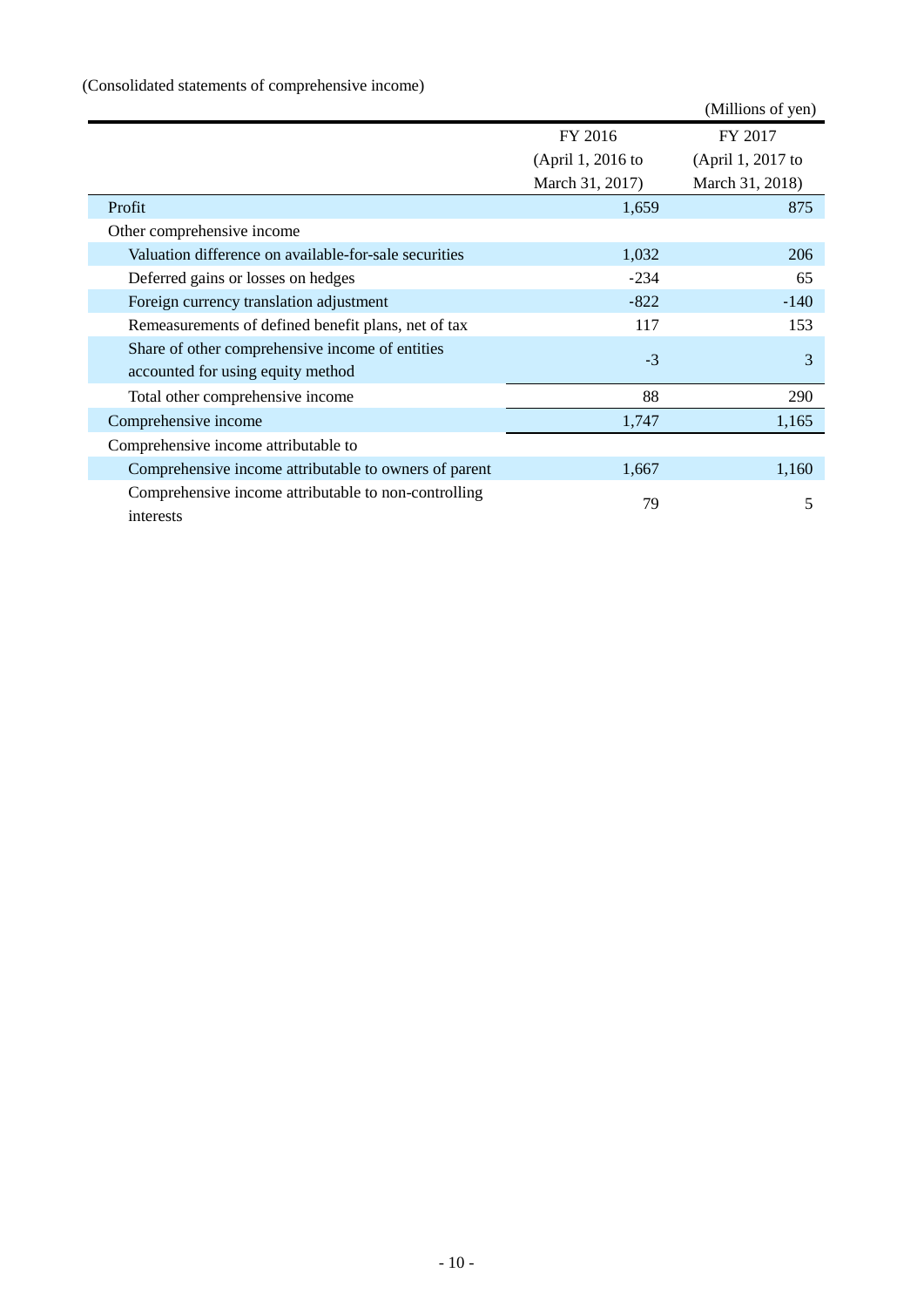# (3) Consolidated statements of changes in net assets

# FY 2016 (April 1, 2016 to March 31, 2017)

|                                                         |                  | Shareholders' equity |                      |                    |                                  |  |  |
|---------------------------------------------------------|------------------|----------------------|----------------------|--------------------|----------------------------------|--|--|
|                                                         | Capital<br>stock | Capital<br>surplus   | Retained<br>earnings | Treasury<br>shares | Total<br>shareholders'<br>equity |  |  |
| Balance at beginning of current<br>period               | 1,592            | 7,800                | 21,733               | $-1,671$           | 29,455                           |  |  |
| Changes of items during period                          |                  |                      |                      |                    |                                  |  |  |
| Dividends of surplus                                    |                  |                      | $-491$               |                    | $-491$                           |  |  |
| Profit attributable to owners of<br>parent              |                  |                      | 1,532                |                    | 1,532                            |  |  |
| Purchase of treasury shares                             |                  |                      |                      | $-240$             | $-240$                           |  |  |
| Disposal of treasury shares                             |                  | $\Omega$             |                      | $\overline{7}$     | 8                                |  |  |
| Purchase of shares of<br>consolidated subsidiaries      |                  | $-31$                |                      |                    | $-31$                            |  |  |
| Net changes of items other than<br>shareholders' equity |                  |                      |                      |                    |                                  |  |  |
| Total changes of items during<br>period                 |                  | $-30$                | 1,041                | $-232$             | 777                              |  |  |
| Balance at end of current period                        | 1,592            | 7,769                | 22,774               | $-1,904$           | 30,233                           |  |  |

|                                                               |                                                                    |                                             |                                                  | Accumulated other comprehensive income             |                                                          |                                |                                       |                        |
|---------------------------------------------------------------|--------------------------------------------------------------------|---------------------------------------------|--------------------------------------------------|----------------------------------------------------|----------------------------------------------------------|--------------------------------|---------------------------------------|------------------------|
|                                                               | Valuation<br>difference<br>on available<br>-for-sale<br>securities | Deferred<br>gains or<br>losses on<br>hedges | Foreign<br>currency<br>translation<br>adjustment | Remeasure-<br>ments<br>of defined<br>benefit plans | Total<br>accumulated<br>other<br>comprehensive<br>income | Share<br>acquisition<br>rights | Non-<br>controll-<br>ing<br>interests | Total<br>net<br>assets |
| <b>Balance</b> at                                             |                                                                    |                                             |                                                  |                                                    |                                                          |                                |                                       |                        |
| beginning of<br>current period                                | 800                                                                | 241                                         | 1,523                                            | 190                                                | 2,755                                                    | 99                             | 483                                   | 32,794                 |
| Changes of items<br>during period                             |                                                                    |                                             |                                                  |                                                    |                                                          |                                |                                       |                        |
| Dividends of<br>surplus                                       |                                                                    |                                             |                                                  |                                                    |                                                          |                                |                                       | $-491$                 |
| Profit<br>attributable to<br>owners of parent                 |                                                                    |                                             |                                                  |                                                    |                                                          |                                |                                       | 1,532                  |
| Purchase of<br>treasury shares                                |                                                                    |                                             |                                                  |                                                    |                                                          |                                |                                       | $-240$                 |
| Disposal of<br>treasury shares                                |                                                                    |                                             |                                                  |                                                    |                                                          |                                |                                       | $\,8\,$                |
| Purchase of<br>shares of<br>consolidated<br>subsidiaries      |                                                                    |                                             |                                                  |                                                    |                                                          |                                |                                       | $-31$                  |
| Net changes of<br>items other than<br>shareholders'<br>equity | 1,032                                                              | $-234$                                      | $-779$                                           | 117                                                | 135                                                      | 19                             | $-12$                                 | 141                    |
| Total changes of<br>items during<br>period                    | 1,032                                                              | $-234$                                      | $-779$                                           | 117                                                | 135                                                      | 19                             | $-12$                                 | 918                    |
| Balance at end of<br>current period                           | 1,832                                                              | 6                                           | 743                                              | 307                                                | 2,891                                                    | 118                            | 470                                   | 33,713                 |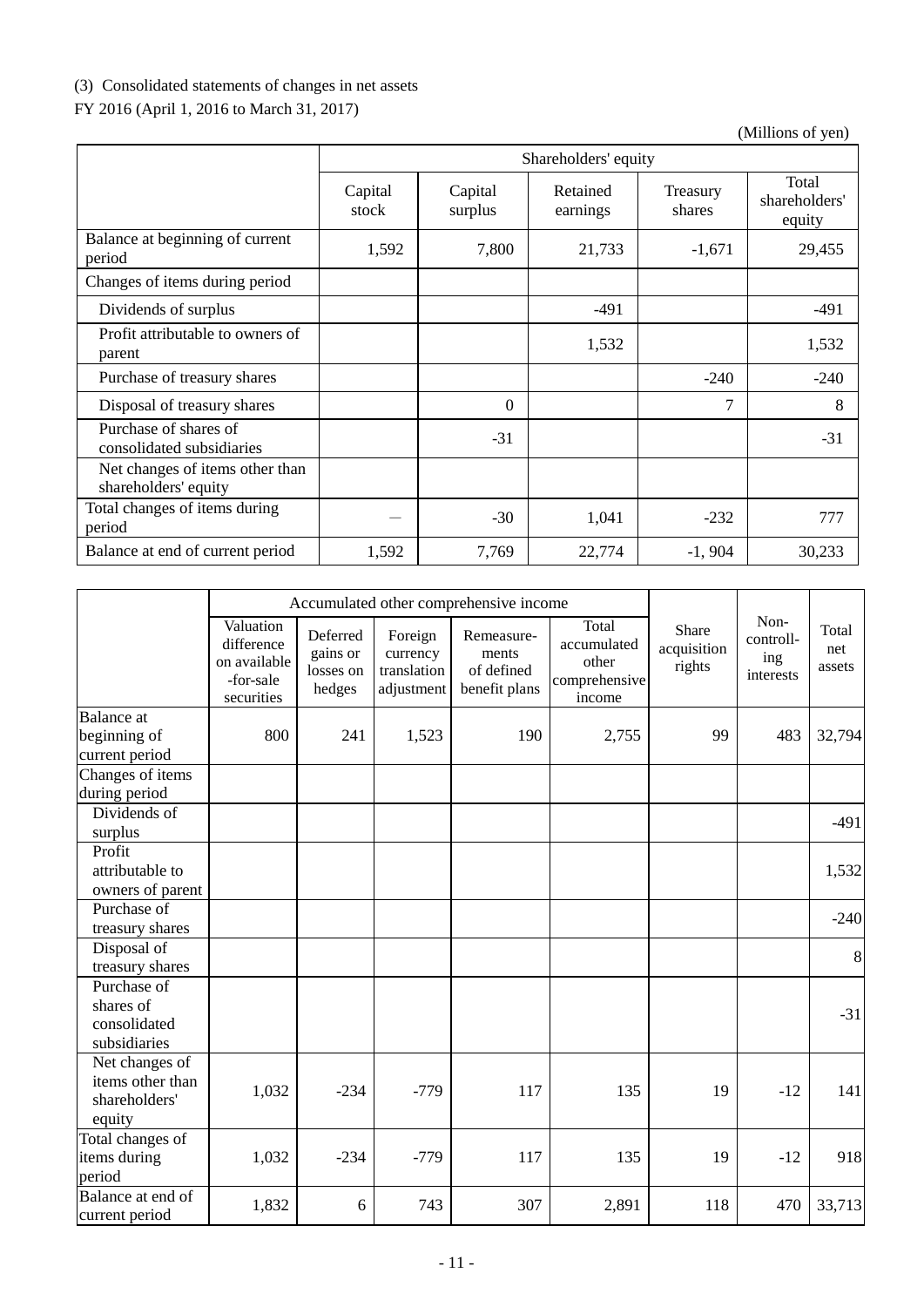|                                                         |                  | Shareholders' equity |                      |                    |                                  |  |  |  |
|---------------------------------------------------------|------------------|----------------------|----------------------|--------------------|----------------------------------|--|--|--|
|                                                         | Capital<br>stock | Capital<br>surplus   | Retained<br>earnings | Treasury<br>shares | Total<br>shareholders'<br>equity |  |  |  |
| Balance at beginning of current<br>period               | 1,592            | 7,769                | 22,774               | $-1,904$           | 30,233                           |  |  |  |
| Changes of items during period                          |                  |                      |                      |                    |                                  |  |  |  |
| Dividends of surplus                                    |                  |                      | $-491$               |                    | $-491$                           |  |  |  |
| Profit attributable to owners of<br>parent              |                  |                      | 854                  |                    | 854                              |  |  |  |
| Purchase of treasury shares                             |                  |                      |                      | $-0$               | $-0$                             |  |  |  |
| Disposal of treasury shares                             |                  |                      |                      | 63                 | 63                               |  |  |  |
| Purchase of shares of<br>consolidated subsidiaries      |                  | $-165$               |                      |                    | $-165$                           |  |  |  |
| Net changes of items other than<br>shareholders' equity |                  |                      |                      |                    |                                  |  |  |  |
| Total changes of items during<br>period                 |                  | $-165$               | 363                  | 62                 | 260                              |  |  |  |
| Balance at end of current period                        | 1,592            | 7,604                | 23,138               | $-1,841$           | 30,494                           |  |  |  |

|                                                               |                                                                    |                                             |                                                  | Accumulated other comprehensive income             |                                                          |                                |                                       |                        |
|---------------------------------------------------------------|--------------------------------------------------------------------|---------------------------------------------|--------------------------------------------------|----------------------------------------------------|----------------------------------------------------------|--------------------------------|---------------------------------------|------------------------|
|                                                               | Valuation<br>difference<br>on available<br>-for-sale<br>securities | Deferred<br>gains or<br>losses on<br>hedges | Foreign<br>currency<br>translation<br>adjustment | Remeasure-<br>ments<br>of defined<br>benefit plans | Total<br>accumulated<br>other<br>comprehensive<br>income | Share<br>acquisition<br>rights | Non-<br>controll-<br>ing<br>interests | Total<br>net<br>assets |
| <b>Balance</b> at                                             |                                                                    |                                             |                                                  |                                                    |                                                          |                                |                                       |                        |
| beginning of<br>current period                                | 1,832                                                              | 6                                           | 743                                              | 307                                                | 2,891                                                    | 118                            | 470                                   | 33,713                 |
| Changes of items<br>during period                             |                                                                    |                                             |                                                  |                                                    |                                                          |                                |                                       |                        |
| Dividends of<br>surplus                                       |                                                                    |                                             |                                                  |                                                    |                                                          |                                |                                       | $-491$                 |
| Profit<br>attributable to<br>owners of parent                 |                                                                    |                                             |                                                  |                                                    |                                                          |                                |                                       | 854                    |
| Purchase of<br>treasury shares                                |                                                                    |                                             |                                                  |                                                    |                                                          |                                |                                       | $-0$                   |
| Disposal of<br>treasury shares                                |                                                                    |                                             |                                                  |                                                    |                                                          |                                |                                       | 63                     |
| Purchase of<br>shares of<br>consolidated<br>subsidiaries      |                                                                    |                                             |                                                  |                                                    |                                                          |                                |                                       | $-165$                 |
| Net changes of<br>items other than<br>shareholders'<br>equity | 207                                                                | 65                                          | $-121$                                           | 153                                                | 305                                                      | 23                             | $-285$                                | 43                     |
| Total changes of<br>items during<br>period                    | 207                                                                | 65                                          | $-121$                                           | 153                                                | 305                                                      | 23                             | $-285$                                | 303                    |
| Balance at end of<br>current period                           | 2,039                                                              | 72                                          | 621                                              | 461                                                | 3,196                                                    | 142                            | 184                                   | 34,017                 |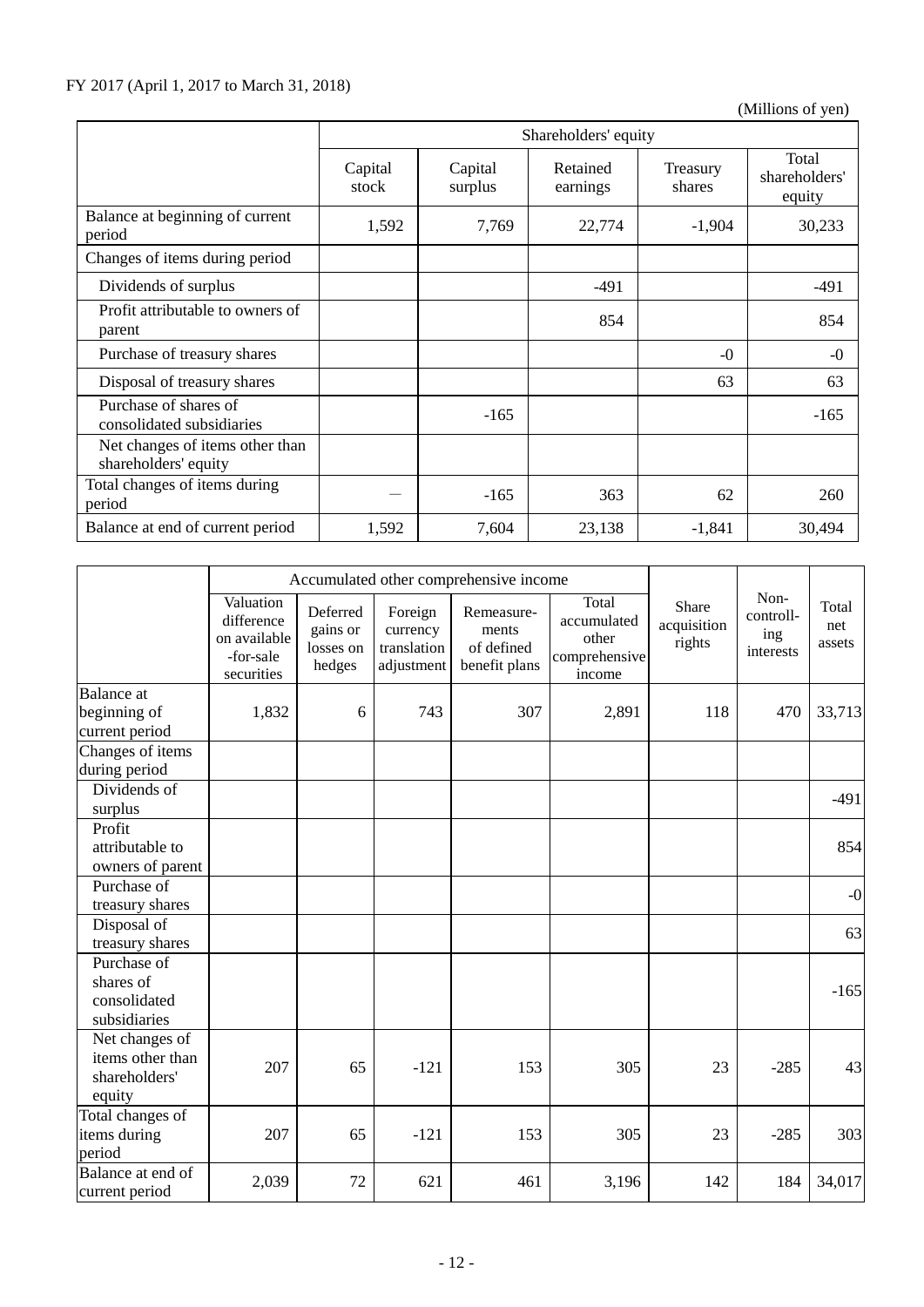# (4) Consolidated statements of cash flows

|                                                                         |                   | (Millions of yen) |
|-------------------------------------------------------------------------|-------------------|-------------------|
|                                                                         | FY 2016           | FY 2017           |
|                                                                         | (April 1, 2016 to | (April 1, 2017 to |
|                                                                         | March 31, 2017)   | March 31, 2018)   |
| Cash flows from operating activities                                    |                   |                   |
| Profit (loss) before income taxes                                       | 1,936             | 1,444             |
| Depreciation                                                            | 1,599             | 1,636             |
| Increase (decrease) in allowance for doubtful accounts                  | 223               | 430               |
| Increase (decrease) in provision for product warranties                 | 193               | $-122$            |
| Increase (decrease) in provision for loss on construction               | 644               | 678               |
| contracts                                                               |                   |                   |
| Increase (decrease) in net defined benefit liability                    | $-12$             | $-26$             |
| Interest and dividend income                                            | $-338$            | $-267$            |
| Interest expenses                                                       | 123               | 120               |
| Share of loss (profit) of entities accounted for using equity<br>method | 17                | $-96$             |
| Loss (gain) on valuation of investment securities                       | 101               | 104               |
| Loss (gain) on sales of shares of subsidiaries and associates           | $-168$            |                   |
| Loss (gain) on sales and retirement of property, plant and              | $8\,$             | $\overline{7}$    |
| equipment                                                               |                   |                   |
| Decrease (increase) in notes and accounts receivable - trade            | $-915$            | $-3,180$          |
| Decrease (increase) in inventories                                      | 242               | $-569$            |
| Decrease (increase) in advance payments                                 | $-186$            | $-252$            |
| Increase (decrease) in notes and accounts payable - trade               | 1,304             | 1,576             |
| Increase (decrease) in advances received                                | 1,222             | $-1,282$          |
| Increase (decrease) in accounts payable - other                         | $-87$             | 294               |
| Other, net                                                              | 446               | 224               |
| Subtotal                                                                | 6,356             | 719               |
| Interest and dividend income received                                   | 496               | 268               |
| Interest expenses paid                                                  | $-124$            | $-119$            |
| Income taxes paid                                                       | $-264$            | $-335$            |
| Income taxes refund                                                     | 32                | 53                |
| Net cash provided by (used in) operating activities                     | 6,496             | 587               |
| Cash flows from investing activities                                    |                   |                   |
| Payments into time deposits                                             | $-18$             | $-136$            |
| Proceeds from withdrawal of time deposits                               | 29                | 97                |
| Purchase of property, plant and equipment                               | $-924$            | $-715$            |
| Proceeds from sales of property, plant and equipment                    | 27                | 63                |
| Purchase of intangible assets                                           | $-160$            | $-167$            |
| Purchase of investment securities                                       | $-39$             | $-305$            |
| Proceeds from sales of investment securities                            | 2,524             | 29                |
| Payments of loans receivable                                            | $-111$            |                   |
| Collection of loans receivable                                          | 24                | 16                |
| Other, net                                                              | 24                | 13                |
| Net cash provided by (used in) investing activities                     | 1,376             | $-1,105$          |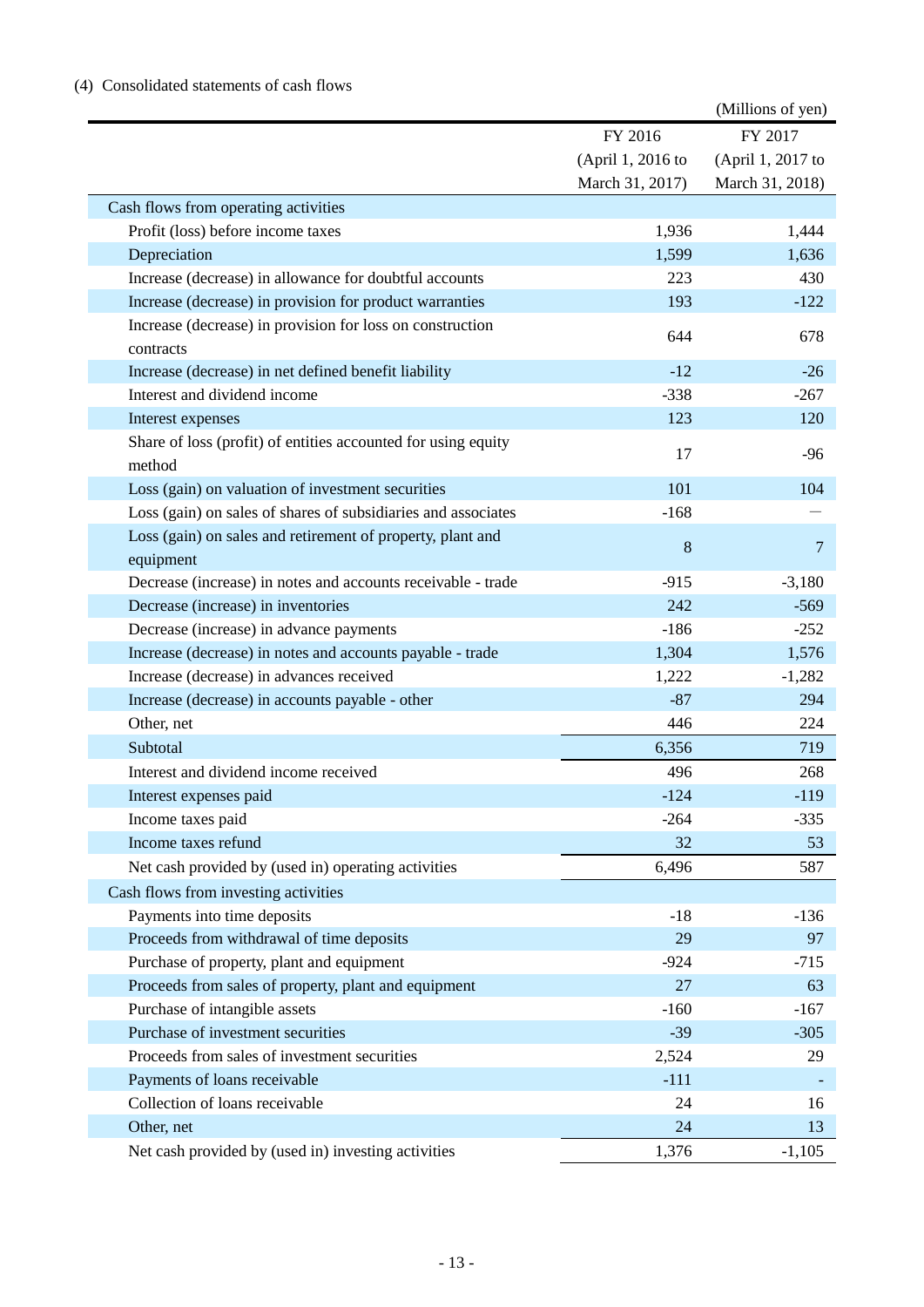|                                                              |                   | (Millions of yen) |
|--------------------------------------------------------------|-------------------|-------------------|
|                                                              | FY 2016           | FY 2017           |
|                                                              | (April 1, 2016 to | (April 1, 2017 to |
|                                                              | March 31, 2017)   | March 31, 2018)   |
| Cash flows from financing activities                         |                   |                   |
| Increase (decrease) in short-term loans payable              | $-4,029$          | 59                |
| Proceeds from long-term loans payable                        | 1,892             | 8,000             |
| Repayments of long-term loans payable                        | $-1,000$          | $-5,873$          |
| Proceeds from sales of treasury shares                       | 5                 | 62                |
| Purchase of treasury shares                                  | $-240$            | $-0$              |
| Proceeds from share issuance to non-controlling shareholders | 26                |                   |
| Dividends paid to non-controlling interests                  | $-68$             | $-1$              |
| Cash dividends paid                                          | $-491$            | $-491$            |
| Payments from changes in ownership interests in subsidiaries | $-87$             | -470              |
| that do not result in change in scope of consolidation       |                   |                   |
| Other, net                                                   | $-146$            | $-131$            |
| Net cash provided by (used in) financing activities          | $-4,140$          | 1,153             |
| Effect of exchange rate change on cash and cash equivalents  | $-36$             | $-127$            |
| Net increase (decrease) in cash and cash equivalents         | 3,696             | 508               |
| Cash and cash equivalents at beginning of period             | 7,175             | 10,871            |
| Cash and cash equivalents at end of period                   | 10,871            | 11,379            |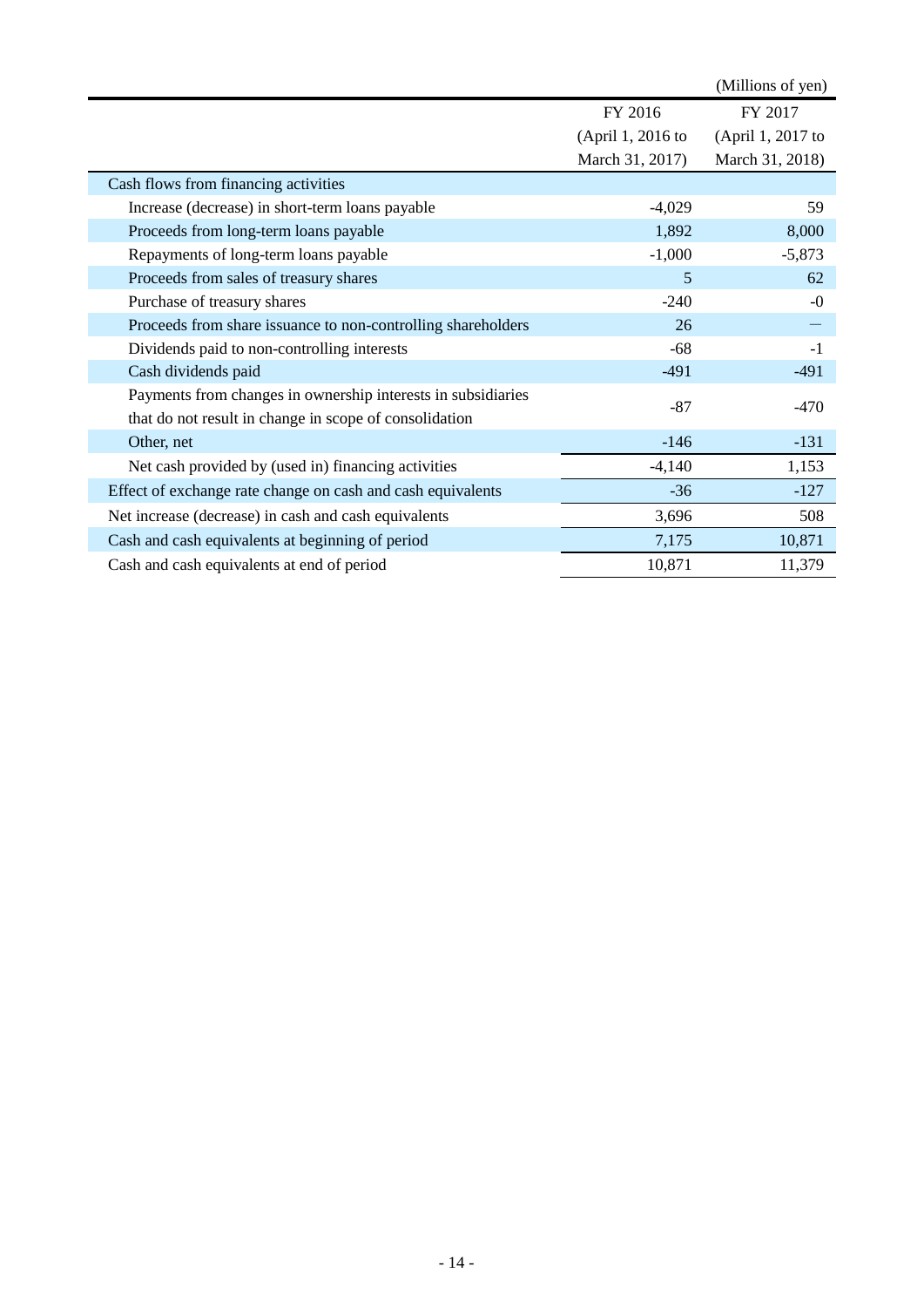(5) Notes for consolidated financial statements

## - Segment information

## FY2016 (April 1, 2016 to March 31, 2017)

The information is omitted by reason that the group's pump business exceeds 90% of both total sales and total operating income of all segments.

## FY2017 (April 1, 2017 to March 31, 2018)

The information is omitted by reason that the group's pump business exceeds 90% of both total sales and total operating income of all segments.

#### - Additional information

## FY2016 (April 1, 2016 to March 31, 2017)

Sales by area (Millions of yen)

|                 |       | Middle East |       |        | Total  |
|-----------------|-------|-------------|-------|--------|--------|
| Japan           | Asia  |             | Qatar | Others |        |
| 22152<br>22,133 | 8,612 | 10,940      | 4,076 | 2,708  | 44,414 |

Note: Sales is based on the place where products were installed and divided into countries or areas.

## Property, plant and equipment by area (Millions of yen)

| $\ldots$ |       |                                                   |               |                                           |
|----------|-------|---------------------------------------------------|---------------|-------------------------------------------|
| Japan    | Asıa  | $-$<br>$\overline{\phantom{0}}$<br>East<br>AlbriV | <b>Jthers</b> | Total                                     |
| ,668     | 1,461 | 691                                               | 11J           | $\Omega$<br>u<br>$\overline{\phantom{a}}$ |

#### FY2017 (April 1, 2017 to March 31, 2018)

Sales by area (Millions of yen) Sales by area (Millions of yen) Sales by area (Millions of yen)

| Japan  |       | Middle East |       |        |        |
|--------|-------|-------------|-------|--------|--------|
|        | Asia  |             | Qatar | Others | Total  |
| 25,058 | 8,391 | 10,064      | 3,559 | 1,866  | 45,381 |

Note: Sales is based on the place where products were installed and divided into countries or areas.

| Property, plant and equipment by area |      |             |               | (Millions of yen) |
|---------------------------------------|------|-------------|---------------|-------------------|
| Japan                                 | Asıa | Middle East | <b>Others</b> | Total             |
| 7,469                                 | .432 | 674         |               | 9,63 <sub>1</sub> |

- Information on impairment loss of non-current assets by reporting segment

FY2016 (April 1, 2016 to March 31, 2017)

No items to report

FY2017 (April 1, 2017 to March 31, 2018) No items to report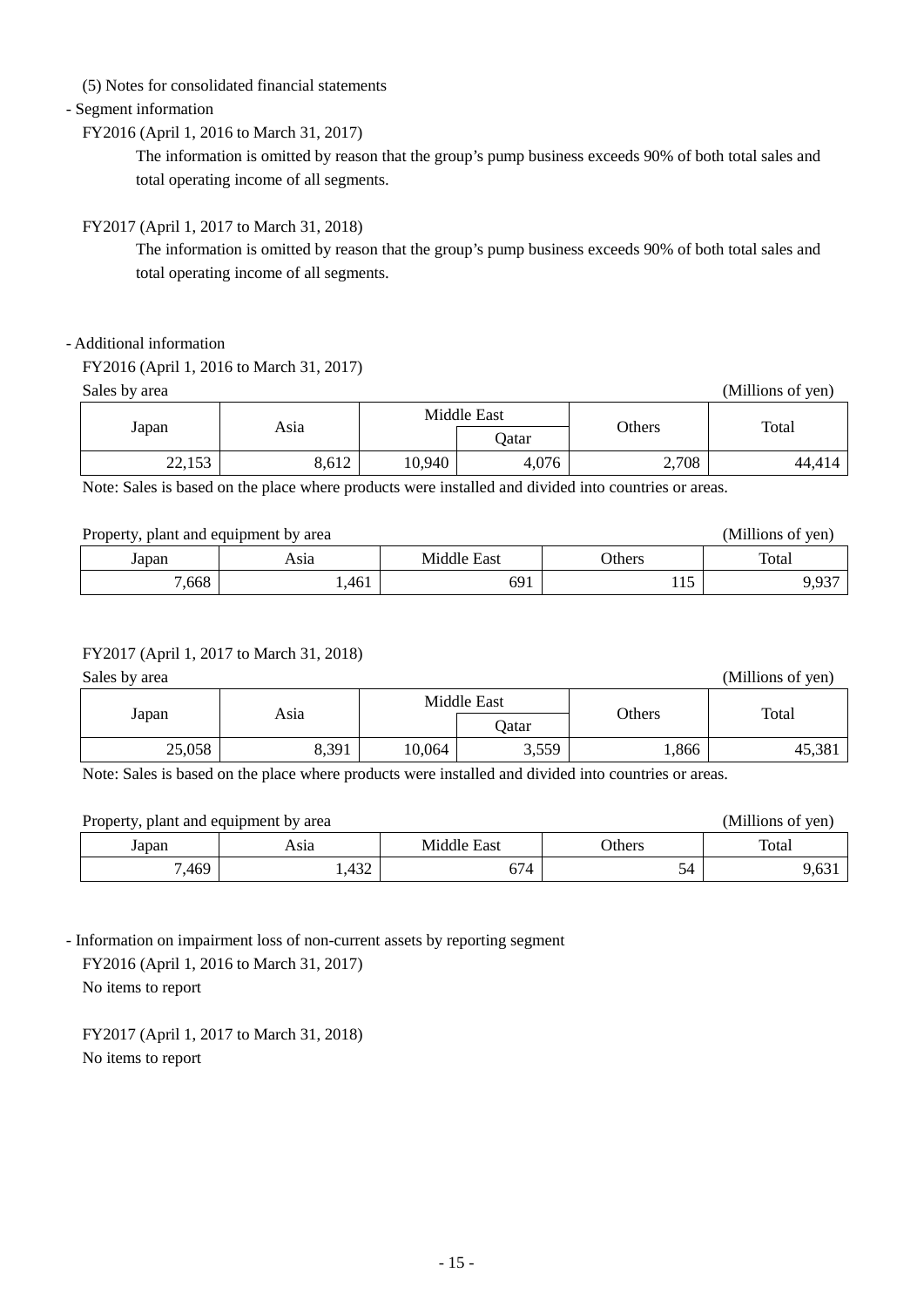- Information on depreciation of goodwill and undepreciated balance by reporting segment<br>
EXAMPLE CALL 2016 LAMPLE CALL 2017

| FY2016 (April 1, 2016 to March 31, 2017) | (Millions of Yen) |
|------------------------------------------|-------------------|
|                                          | Pump business     |
| Depreciation amount on FY2016            |                   |
| Balance on March 31, 2017                |                   |

| FY2017 (April 1, 2017 to March 31, 2018) |  | (Millions of Yen) |  |
|------------------------------------------|--|-------------------|--|
|                                          |  | Pump business     |  |
| Depreciation amount on FY2017            |  | l 4               |  |
| Balance on March 31, 2018                |  |                   |  |

- Information on a gain on negative goodwill by reporting segment

 FY2016 (April 1, 2016 to March 31, 2017) No items to report

FY2017 (April 1, 2017 to March 31, 2018) No items to report

| - Information on net assets per share                                                             |                                   |          |                   | (Yen)                             |
|---------------------------------------------------------------------------------------------------|-----------------------------------|----------|-------------------|-----------------------------------|
|                                                                                                   | FY2016                            |          |                   | FY2017                            |
|                                                                                                   | (April 1, 2016 to March 31, 2017) |          |                   | (April 1, 2017 to March 31, 2018) |
| Net assets per share                                                                              |                                   | 1,221.94 |                   | 1,240.33                          |
| Net income per share - Basic                                                                      |                                   | 56.15    |                   | 31.50                             |
| Net income per share - Diluted                                                                    |                                   | 55.91    |                   | 31.34                             |
| Note: Net income (loss) per share – basic and diluted are computed by the basis of the following. |                                   |          |                   |                                   |
|                                                                                                   |                                   |          | FY2016            | FY2017                            |
|                                                                                                   |                                   |          | (April 1, 2016 to | (April 1, 2017 to                 |
|                                                                                                   |                                   |          | March 31, 2017)   | March 31, 2018)                   |
| Net income per share - Basic                                                                      |                                   |          |                   |                                   |
| Net income attributable to owners of parent                                                       |                                   |          | 1,532             | 854                               |
| (Millions of Yen)                                                                                 |                                   |          |                   |                                   |
| Amount not belonging to common shareholders                                                       |                                   |          |                   |                                   |
| Net income (loss) attributable to owners of parent available to                                   |                                   |          |                   |                                   |
| common shareholders (Millions of Yen)                                                             |                                   |          | 1,532             | 854                               |
| Average shares of common stocks                                                                   |                                   |          | 27,291,908        | 27,134,901                        |
| Net income per share - Diluted                                                                    |                                   |          |                   |                                   |
| Adjustment of net income attributable to owners of parent                                         |                                   |          |                   |                                   |
| (Millions of Yen)                                                                                 |                                   |          |                   |                                   |
| Increasing number of common stock                                                                 |                                   |          | 117,256           | 137,959                           |
| (Rights to purchase new shares)                                                                   |                                   |          | (117, 256)        | (137,959)                         |
| Potential shares excluded from consumption of diluted income per                                  |                                   |          |                   |                                   |
| share which don't have a dilutive effect                                                          |                                   |          |                   |                                   |

- Important post-balance sheet events

No items to report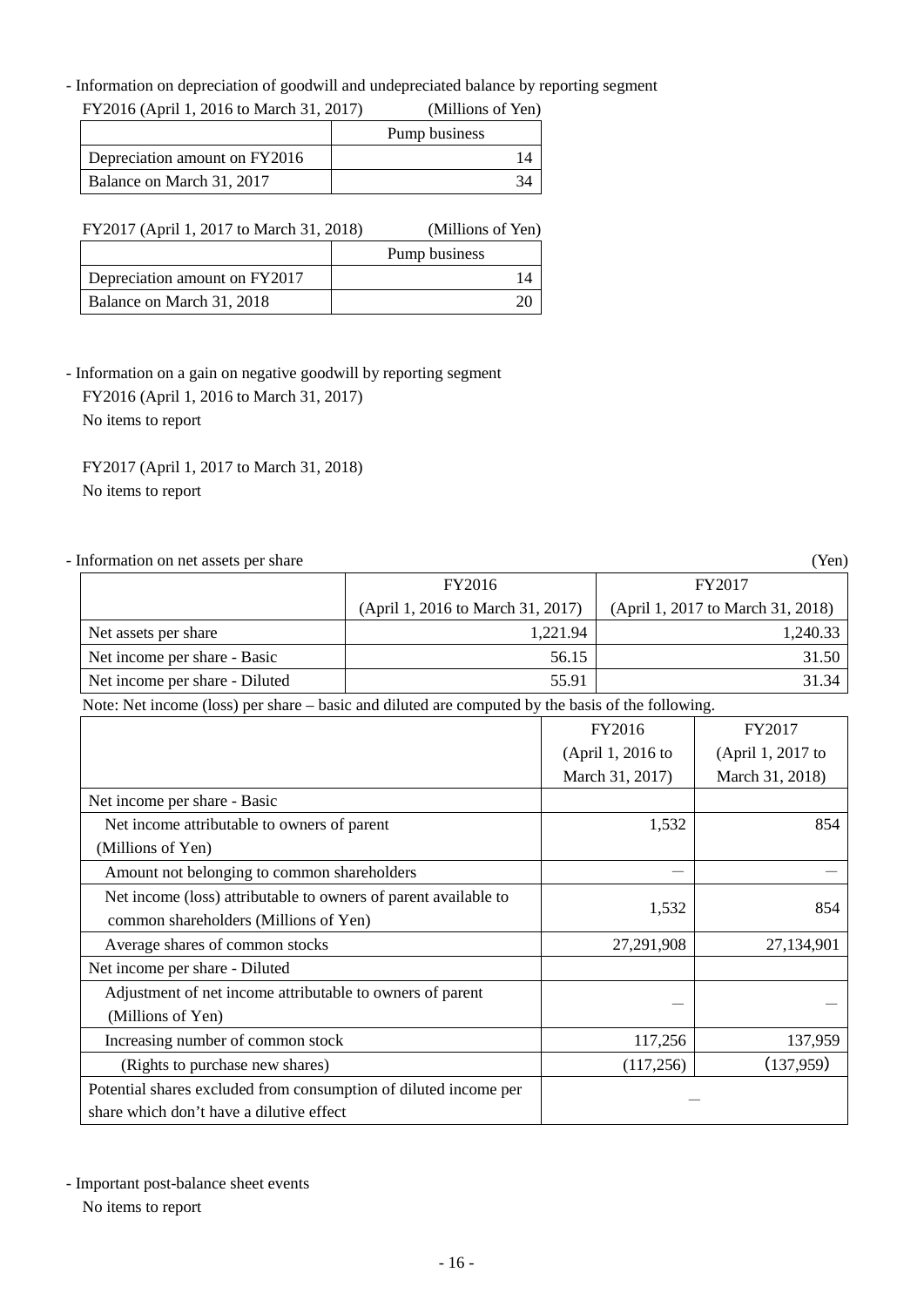# 5. Individual financial statements

(1) Balance sheets

|                                                   |                  | (Millions of yen) |
|---------------------------------------------------|------------------|-------------------|
|                                                   | FY 2016          | FY 2017           |
|                                                   | (March 31, 2017) | (March 31, 2018)  |
| Assets                                            |                  |                   |
| Current assets                                    |                  |                   |
| Cash and deposits                                 | 7,772            | 8,734             |
| Notes receivable - trade                          | 1,245            | 1,723             |
| Accounts receivable - trade                       | 20,143           | 21,820            |
| Merchandise and finished goods                    | 127              | 121               |
| Work in process                                   | 5,330            | 5,842             |
| Raw materials and supplies                        | 1,144            | 985               |
| Advance payments - trade                          | 193              | 426               |
| Prepaid expenses                                  | 190              | 174               |
| Deferred tax assets                               | 616              | 477               |
| Short-term loans receivable                       | 768              | 849               |
| Other                                             | 295              | 382               |
| Allowance for doubtful accounts                   | $-292$           | $-748$            |
| Total current assets                              | 37,535           | 40,789            |
| Non-current assets                                |                  |                   |
| Property, plant and equipment                     |                  |                   |
| <b>Buildings</b>                                  | 2,852            | 2,637             |
| <b>Structures</b>                                 | 254              | 235               |
| Machinery and equipment                           | 1,703            | 1,546             |
| Vehicles                                          | 8                | 12                |
| Tools, furniture and fixtures                     | 170              | 184               |
| Land                                              | 2,166            | 2,166             |
| Leased assets                                     | 286              | 394               |
| Construction in progress                          | 34               | 58                |
| Total property, plant and equipment               | 7,477            | 7,236             |
| Intangible assets                                 |                  |                   |
| Software                                          | 1,646            | 1,295             |
| Other                                             | 24               | 21                |
| Total intangible assets                           | 1,670            | 1,316             |
| Investments and other assets                      |                  |                   |
| Investment securities                             | 8,544            | 9,118             |
| Shares and investments in capital of Subsidiaries |                  |                   |
| and associates                                    | 1,849            | 2,250             |
| Long-term loans receivable                        | 1,342            | 1,449             |
| Other                                             | 539              | 509               |
| Allowance for doubtful accounts                   | $-835$           | $-967$            |
| Total investments and other assets                | 11,438           | 12,361            |
| Total non-current assets                          |                  |                   |
|                                                   | 20,586           | 20,915            |
| Total assets                                      | 58,122           | 61,704            |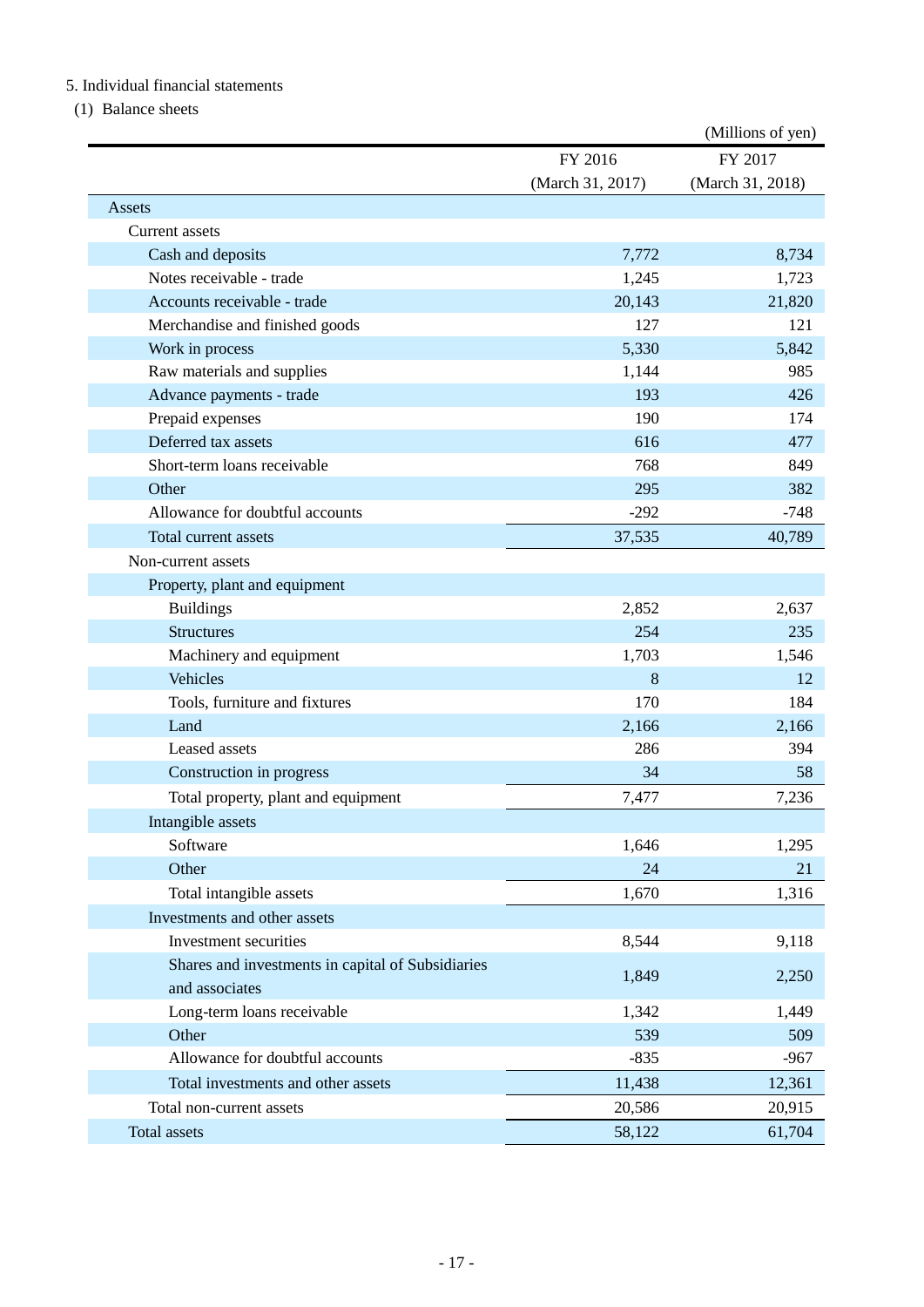|                                                       |                  | (Millions of yen) |
|-------------------------------------------------------|------------------|-------------------|
|                                                       | FY 2016          | FY 2017           |
|                                                       | (March 31, 2017) | (March 31, 2018)  |
|                                                       |                  |                   |
| Liabilities                                           |                  |                   |
| <b>Current liabilities</b>                            |                  | 814               |
| Notes payable - trade                                 | 965              |                   |
| Accounts payable - trade                              | 7,755            | 9,251             |
| Short-term loans payable                              | 6,716            | 3,551             |
| Lease obligations                                     | 102              | 130               |
| Accounts payable - other                              | 931<br>343       | 960               |
| Accrued expenses                                      | 225              | 348<br>246        |
| Income taxes payable<br>Advances received             |                  |                   |
|                                                       | 3,517<br>44      | 2,589<br>41       |
| Deposits received<br>Unearned revenue                 | 8                | 8                 |
| Provision for bonuses                                 | 720              | 739               |
| Provision for product warranties                      | 785              | 711               |
| Provision for loss on construction contracts          | 947              |                   |
| Other                                                 | 93               | 1,596<br>41       |
|                                                       |                  |                   |
| <b>Total current liabilities</b>                      | 23,158           | 21,032            |
| Non-current liabilities                               |                  |                   |
| Long-term loans payable                               | 5,650            | 11,095            |
| Lease obligations                                     | 207              | 297               |
| Deferred tax liabilities                              | 944              | 1,102             |
| Provision for retirement benefits                     | 138              | 106               |
| Other                                                 | 252              | 249               |
| Total non-current liabilities                         | 7,194            | 12,852            |
| <b>Total liabilities</b>                              | 30,353           | 33,884            |
| Net assets                                            |                  |                   |
| Shareholders' equity                                  |                  |                   |
| Capital stock                                         | 1,592            | 1,592             |
| Capital surplus                                       |                  |                   |
| Legal capital surplus                                 | 4,610            | 4,610             |
| Other capital surplus                                 | 3,229            | 3,229             |
| Total capital surpluses                               | 7,839            | 7,839             |
| Retained earnings                                     |                  |                   |
| Legal retained earnings                               | 398              | 398               |
| Other retained earnings                               |                  |                   |
| Reserve for advanced depreciation of                  | 398              | 397               |
| non-current assets                                    |                  |                   |
| Reserve for dividend equalization                     | 1,400            | 1,400             |
| General reserve                                       | 11,470           | 11,470            |
| Retained earnings brought forward                     | 4,616            | 4,309             |
| Total retained earnings                               | 18,283           | 17,974            |
| <b>Treasury shares</b>                                | $-1,904$         | $-1,841$          |
| Total shareholders' equity                            | 25,811           | 25,566            |
| Valuation and translation adjustments                 |                  |                   |
| Valuation difference on available-for-sale securities | 1,831            | 2,038             |
| Deferred gains or losses on hedges                    | 6                | 72                |
| Total valuation and translation adjustments           | 1,838            | 2,111             |
| Share acquisition rights                              | 118              | 142               |
| Total net assets                                      | 27,769           | 27,820            |
| Total liabilities and net assets                      | 58,122           | 61,704            |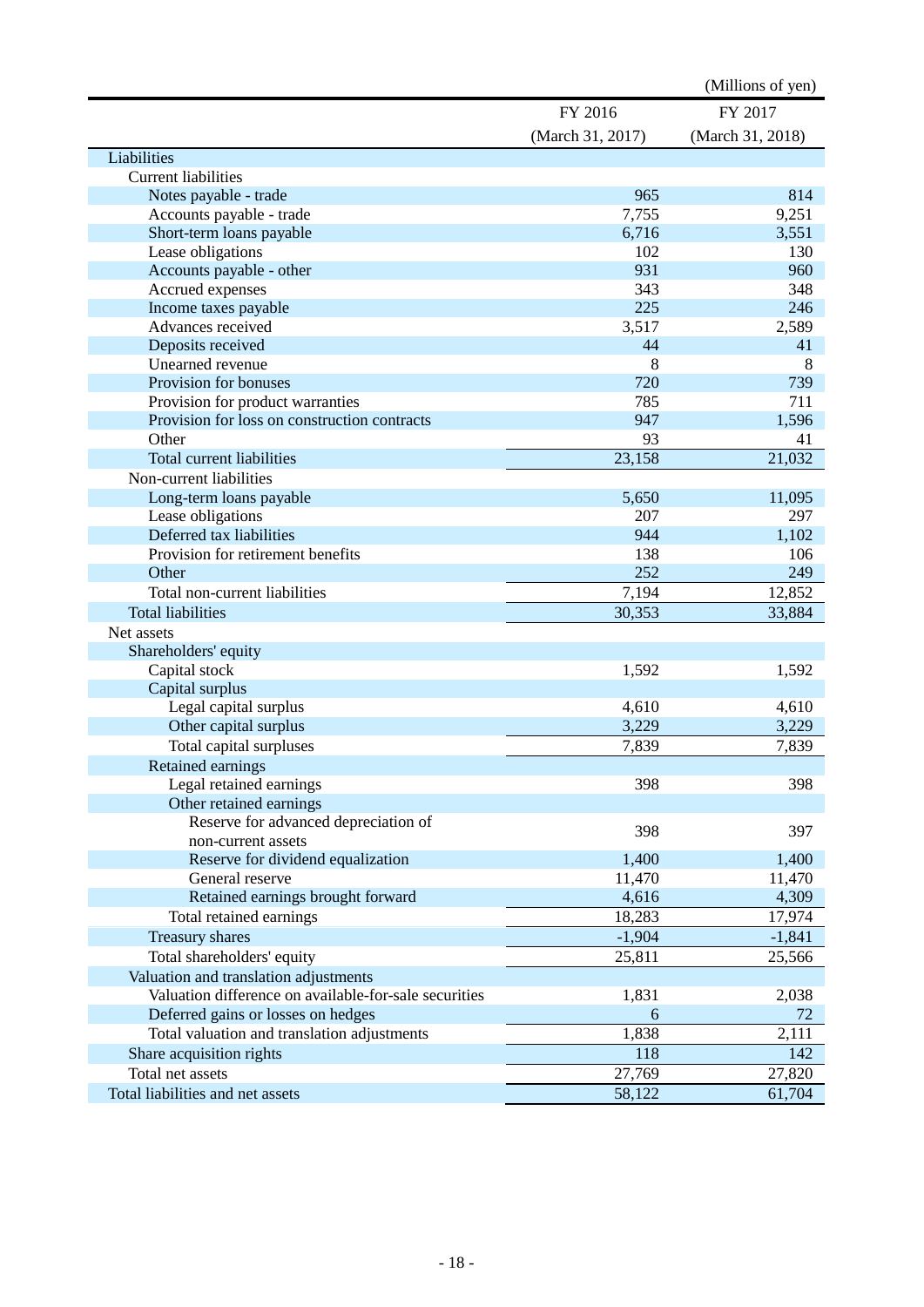# (2) Statements of income

|                                                 |                   | (Millions of yen) |
|-------------------------------------------------|-------------------|-------------------|
|                                                 | FY 2016           | FY 2017           |
|                                                 | (April 1, 2016 to | (April 1, 2017 to |
|                                                 | March 31, 2017)   | March 31, 2018)   |
| Net sales                                       | 36,130            | 37,008            |
| Cost of sales                                   | 29,441            | 30,030            |
| Gross profit                                    | 6,689             | 6,977             |
| Selling, general and administrative expenses    | 6,394             | 6,536             |
| Operating profit                                | 295               | 441               |
| Non-operating income                            |                   |                   |
| Interest income                                 | 75                | 54                |
| Dividend income                                 | 856               | 560               |
| Foreign exchange gains                          | 200               |                   |
| Rent income                                     | 150               | 153               |
| Other                                           | 70                | 72                |
| Total non-operating income                      | 1,353             | 840               |
| Non-operating expenses                          |                   |                   |
| Interest expenses                               | 76                | 82                |
| Provision of allowance for doubtful accounts    | 108               | 220               |
| Commission for syndicate loan                   | 3                 | 67                |
| Foreign exchange losses                         |                   | 64                |
| Other                                           | 54                | 84                |
| Total non-operating expenses                    | 241               | 519               |
| Ordinary profit                                 | 1,407             | 762               |
| Extraordinary income                            |                   |                   |
| Total extraordinary income                      |                   |                   |
| <b>Extraordinary losses</b>                     |                   |                   |
| Loss on valuation of investment securities      | 103               |                   |
| Loss on valuation of shares of subsidiaries and | 820               | 100               |
| associates                                      |                   |                   |
| Total extraordinary losses                      | 924               | 100               |
| Profit before income taxes                      | 483               | 661               |
| Income taxes - current                          | 212               | 297               |
| Income taxes - deferred                         | $-29$             | 180               |
| Total income taxes                              | 182               | 478               |
| Profit                                          | 301               | 183               |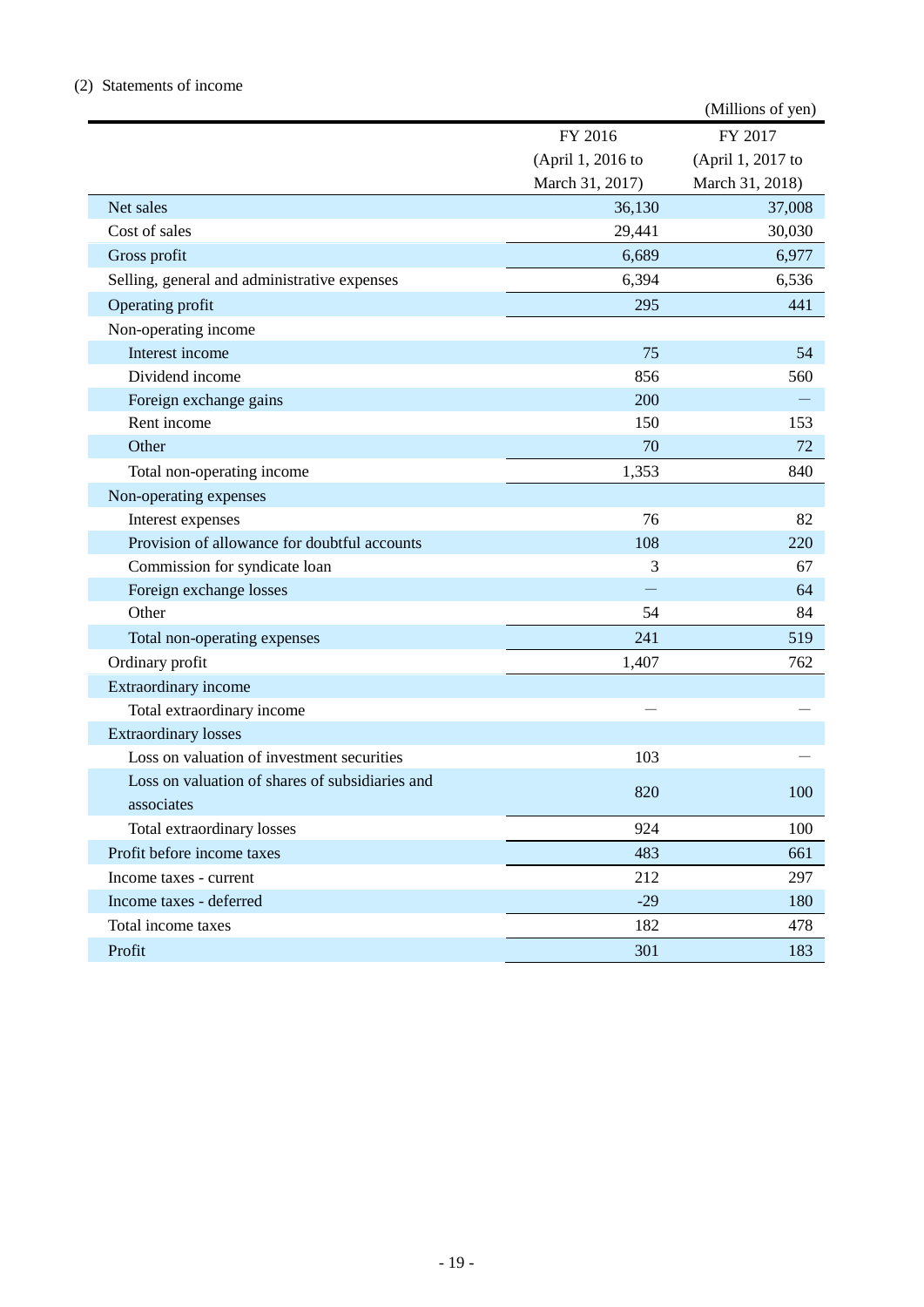# (3) Statements of changes in net assets

# FY 2016 (April 1, 2016 to March 31, 2017)

|                                                                                       | Shareholders' equity |                             |                             |                             |                               |                                                                         |                                         |                    |                                            |                               |  |
|---------------------------------------------------------------------------------------|----------------------|-----------------------------|-----------------------------|-----------------------------|-------------------------------|-------------------------------------------------------------------------|-----------------------------------------|--------------------|--------------------------------------------|-------------------------------|--|
|                                                                                       |                      |                             | Capital surplus             |                             |                               | Retained earnings                                                       |                                         |                    |                                            |                               |  |
|                                                                                       |                      |                             |                             |                             |                               | Other retained earnings                                                 |                                         |                    |                                            |                               |  |
|                                                                                       | Capital<br>stock     | Legal<br>capital<br>surplus | Other<br>capital<br>surplus | Total<br>capital<br>surplus | Legal<br>retained<br>earnings | Reserve for<br>advanced<br>depreciation<br>of non-<br>current<br>assets | Reserve for<br>dividend<br>equalization | General<br>reserve | Retained<br>earnings<br>brought<br>forward | Total<br>retained<br>earnings |  |
| <b>Balance</b> at<br>beginning of<br>current period                                   | 1,592                | 4,610                       | 3,228                       | 7,839                       | 398                           | 396                                                                     | 1,400                                   | 11,470             | 4,808                                      | 18,473                        |  |
| Changes of<br>items during<br>period                                                  |                      |                             |                             |                             |                               |                                                                         |                                         |                    |                                            |                               |  |
| Reversal of<br>reserve for<br>advanced<br>depreciation<br>of<br>non-current<br>assets |                      |                             |                             |                             |                               | $-0$                                                                    |                                         |                    | $\mathbf{0}$                               |                               |  |
| Adjustment to<br>reserve due to<br>change in tax<br>rate                              |                      |                             |                             |                             |                               | $\mathbf{1}$                                                            |                                         |                    | $-1$                                       |                               |  |
| Dividends of<br>surplus                                                               |                      |                             |                             |                             |                               |                                                                         |                                         |                    | $-491$                                     | $-491$                        |  |
| Profit                                                                                |                      |                             |                             |                             |                               |                                                                         |                                         |                    | 301                                        | 301                           |  |
| Purchase of<br>treasury<br>shares                                                     |                      |                             |                             |                             |                               |                                                                         |                                         |                    |                                            |                               |  |
| Disposal of<br>treasury<br>shares                                                     |                      |                             | $\boldsymbol{0}$            | $\boldsymbol{0}$            |                               |                                                                         |                                         |                    |                                            |                               |  |
| Net changes<br>of items other<br>than<br>shareholders'<br>equity                      |                      |                             |                             |                             |                               |                                                                         |                                         |                    |                                            |                               |  |
| Total changes<br>of items during<br>period                                            |                      |                             | $\boldsymbol{0}$            | $\boldsymbol{0}$            |                               | $\mathbf{1}$                                                            |                                         |                    | $-191$                                     | $-190$                        |  |
| Balance at end<br>of current<br>period                                                | 1,592                | 4,610                       | 3,229                       | 7,839                       | 398                           | 398                                                                     | 1,400                                   | 11,470             | 4,616                                      | 18,283                        |  |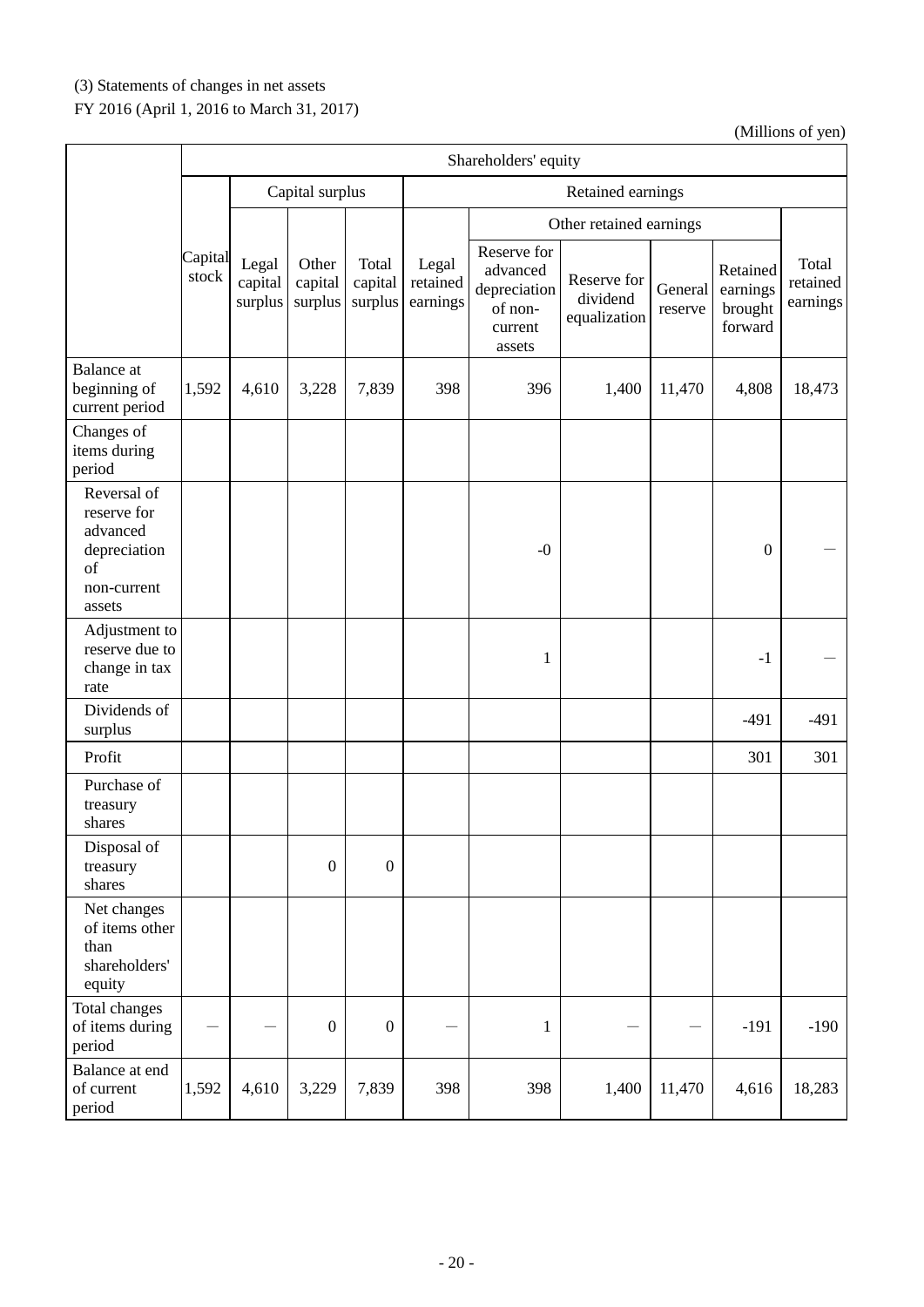|                                                                        |                    | Shareholders' equity             |                                                                       | Valuation and translation<br>adjustments    |                                                         |                                |                        |
|------------------------------------------------------------------------|--------------------|----------------------------------|-----------------------------------------------------------------------|---------------------------------------------|---------------------------------------------------------|--------------------------------|------------------------|
|                                                                        | Treasury<br>shares | Total<br>shareholders'<br>equity | Valuation<br>difference<br>on<br>available-<br>for-sale<br>securities | Deferred<br>gains or<br>losses on<br>hedges | Total<br>valuation<br>and<br>translation<br>adjustments | Share<br>acquisition<br>rights | Total<br>net<br>assets |
| Balance at beginning of current<br>period                              | $-1,671$           | 26,234                           | 799                                                                   | 241                                         | 1,041                                                   | 99                             | 27,375                 |
| Changes of items during period                                         |                    |                                  |                                                                       |                                             |                                                         |                                |                        |
| Reversal of reserve for advanced<br>depreciation of non-current assets |                    |                                  |                                                                       |                                             |                                                         |                                |                        |
| Adjustment to reserve due to<br>change in tax rate                     |                    |                                  |                                                                       |                                             |                                                         |                                |                        |
| Dividends of surplus                                                   |                    | $-491$                           |                                                                       |                                             |                                                         |                                | $-491$                 |
| Profit                                                                 |                    | 301                              |                                                                       |                                             |                                                         |                                | 301                    |
| Purchase of treasury shares                                            | $-240$             | $-240$                           |                                                                       |                                             |                                                         |                                | $-240$                 |
| Disposal of treasury shares                                            | $\overline{7}$     | 8                                |                                                                       |                                             |                                                         |                                | 8                      |
| Net changes of items other than<br>shareholders' equity                |                    |                                  | 1,032                                                                 | $-234$                                      | 797                                                     | 19                             | 816                    |
| Total changes of items during<br>period                                | $-232$             | $-422$                           | 1,032                                                                 | $-234$                                      | 797                                                     | 19                             | 394                    |
| Balance at end of current period                                       | $-1,904$           | 25,811                           | 1,831                                                                 | 6                                           | 1,838                                                   | 118                            | 27,769                 |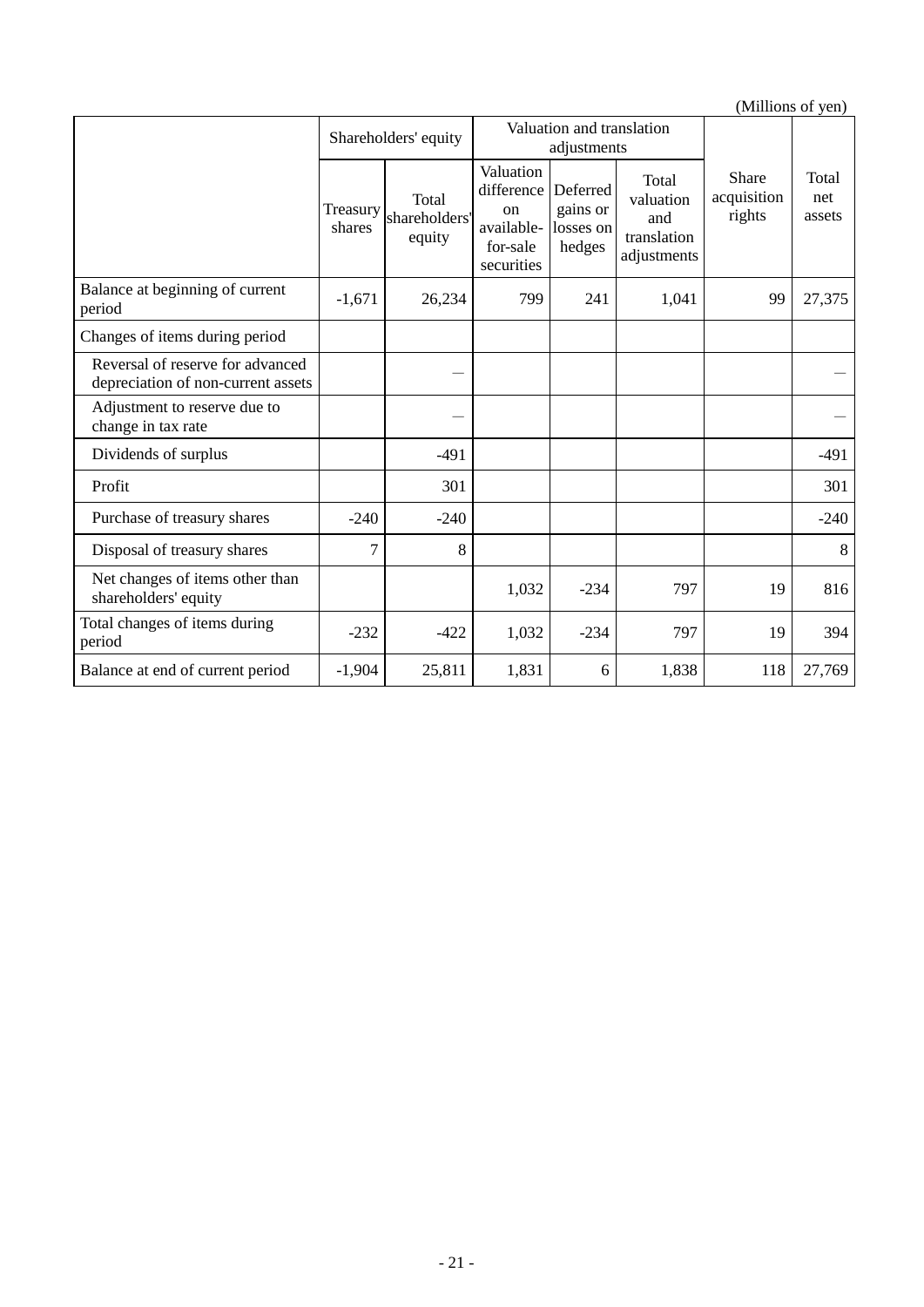|                                                                                       | Shareholders' equity |                             |                             |                             |                               |                                                                         |                                         |                    |                                            |                               |  |
|---------------------------------------------------------------------------------------|----------------------|-----------------------------|-----------------------------|-----------------------------|-------------------------------|-------------------------------------------------------------------------|-----------------------------------------|--------------------|--------------------------------------------|-------------------------------|--|
|                                                                                       |                      |                             | Capital surplus             |                             |                               | Retained earnings                                                       |                                         |                    |                                            |                               |  |
|                                                                                       |                      |                             |                             |                             |                               | Other retained earnings                                                 |                                         |                    |                                            |                               |  |
|                                                                                       | Capital<br>stock     | Legal<br>capital<br>surplus | Other<br>capital<br>surplus | Total<br>capital<br>surplus | Legal<br>retained<br>earnings | Reserve for<br>advanced<br>depreciation<br>of non-<br>current<br>assets | Reserve for<br>dividend<br>equalization | General<br>reserve | Retained<br>earnings<br>brought<br>forward | Total<br>retained<br>earnings |  |
| <b>Balance</b> at<br>beginning of<br>current period                                   | 1,592                | 4,610                       | 3,229                       | 7,839                       | 398                           | 389                                                                     | 1,400                                   | 11,470             | 4,616                                      | 18,283                        |  |
| Changes of<br>items during<br>period                                                  |                      |                             |                             |                             |                               |                                                                         |                                         |                    |                                            |                               |  |
| Reversal of<br>reserve for<br>advanced<br>depreciation<br>of<br>non-current<br>assets |                      |                             |                             |                             |                               | $-0$                                                                    |                                         |                    | $\boldsymbol{0}$                           |                               |  |
| Adjustment to<br>reserve due to<br>change in tax<br>rate                              |                      |                             |                             |                             |                               |                                                                         |                                         |                    |                                            |                               |  |
| Dividends of<br>surplus                                                               |                      |                             |                             |                             |                               |                                                                         |                                         |                    | $-491$                                     | $-491$                        |  |
| Profit                                                                                |                      |                             |                             |                             |                               |                                                                         |                                         |                    | 183                                        | 183                           |  |
| Purchase of<br>treasury<br>shares                                                     |                      |                             |                             |                             |                               |                                                                         |                                         |                    |                                            |                               |  |
| Disposal of<br>treasury<br>shares                                                     |                      |                             |                             |                             |                               |                                                                         |                                         |                    |                                            |                               |  |
| Net changes<br>of items other<br>than<br>shareholders'<br>equity                      |                      |                             |                             |                             |                               |                                                                         |                                         |                    |                                            |                               |  |
| Total changes<br>of items during<br>period                                            |                      |                             |                             | -                           |                               | $-0$                                                                    |                                         |                    | $-307$                                     | $-308$                        |  |
| Balance at end<br>of current<br>period                                                | 1,592                | 4,610                       | 3,229                       | 7,839                       | 398                           | 397                                                                     | 1,400                                   | 11,470             | 4,309                                      | 17,974                        |  |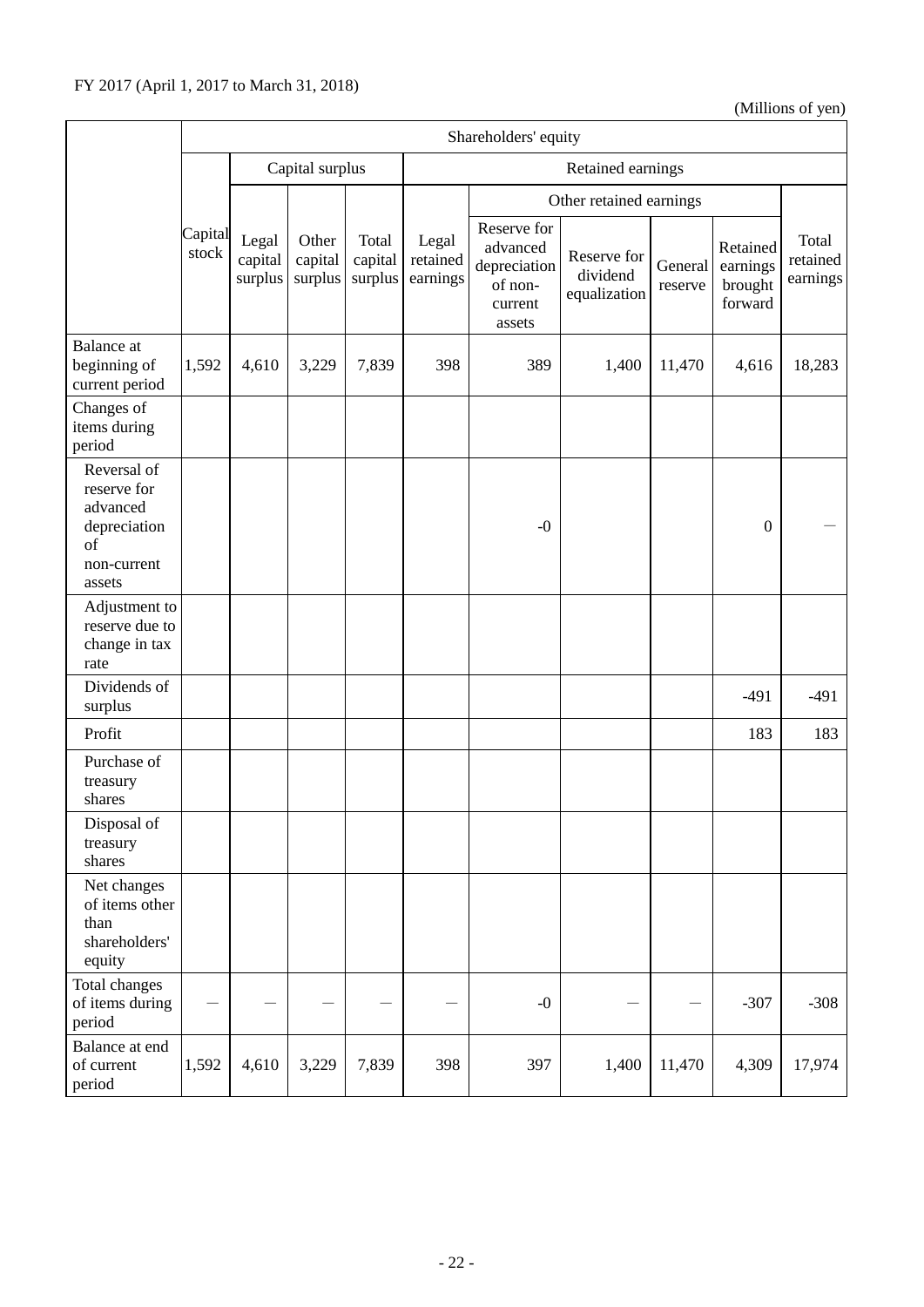|                                                                           |                    | Shareholders' equity             | Valuation and translation adjustments                              |                                             |                                                      |                                |                        |
|---------------------------------------------------------------------------|--------------------|----------------------------------|--------------------------------------------------------------------|---------------------------------------------|------------------------------------------------------|--------------------------------|------------------------|
|                                                                           | Treasury<br>shares | Total<br>shareholders'<br>equity | Valuation<br>difference on<br>available-<br>for-sale<br>securities | Deferred<br>gains or<br>losses on<br>hedges | Total<br>valuation and<br>translation<br>adjustments | Share<br>acquisition<br>rights | Total<br>net<br>assets |
| Balance at beginning of current<br>period                                 | $-1,904$           | 25,811                           | 1,831                                                              | 6                                           | 1,838                                                | 118                            | 27,769                 |
| Changes of items during period                                            |                    |                                  |                                                                    |                                             |                                                      |                                |                        |
| Reversal of reserve for<br>advanced depreciation of<br>non-current assets |                    |                                  |                                                                    |                                             |                                                      |                                |                        |
| Adjustment to reserve due to<br>change in tax rate                        |                    |                                  |                                                                    |                                             |                                                      |                                |                        |
| Dividends of surplus                                                      |                    | $-491$                           |                                                                    |                                             |                                                      |                                | $-491$                 |
| Profit                                                                    |                    | 183                              |                                                                    |                                             |                                                      |                                | 183                    |
| Purchase of treasury shares                                               | $-0$               | $-0$                             |                                                                    |                                             |                                                      |                                | $-0$                   |
| Disposal of treasury shares                                               | 63                 | 63                               |                                                                    |                                             |                                                      |                                | 63                     |
| Net changes of items other<br>than shareholders' equity                   |                    |                                  | 206                                                                | 65                                          | 272                                                  | 23                             | 296                    |
| Total changes of items during<br>period                                   | 62                 | $-245$                           | 206                                                                | 65                                          | 272                                                  | 23                             | 50                     |
| Balance at end of current period                                          | $-1,841$           | 25,566                           | 2,038                                                              | 72                                          | 2,111                                                | 142                            | 27,820                 |